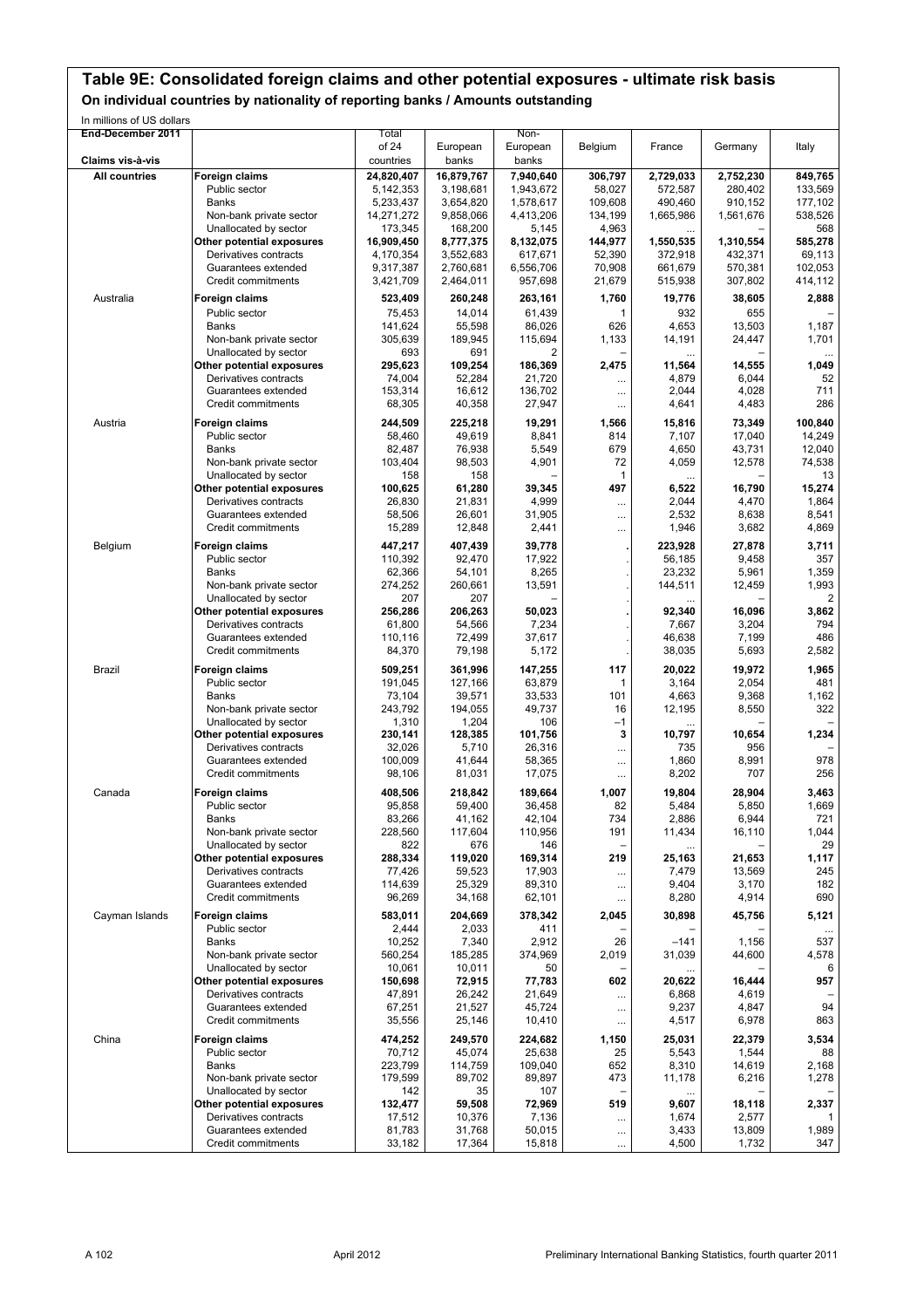| United<br>Spain<br>Switzerland<br>Turkey<br>United<br>Japan<br><b>States</b><br>Kingdom<br>Claims vis-à-vis<br>24,306<br><b>All countries</b><br>Foreign claims<br>2,706,865<br>1,394,787<br>1,725,721<br>3,963,493<br>3,038,931<br>268,194<br>325,790<br>50<br>636,161<br>Public sector<br>842,178<br>1,099,657<br>106,567<br>486,176<br>320,384<br>17,736<br>667,370<br>813,542<br><b>Banks</b><br>1,020,005<br>803.041<br>6,358<br>1,589,634<br>1,544,303<br>2,196,471<br>Non-bank private sector<br>110,714<br>162<br>$-5$<br>$-406$<br>Unallocated by sector<br>21<br>368,389<br>568,007<br>914,575<br>2,212<br>7,172,458<br>2,575,182<br>Other potential exposures<br>39,953<br>210,889<br>1,633<br>1,238,936<br>445,531<br>572,581<br>Derivatives contracts<br>142,509<br>72.684<br>66,613<br>579<br>926,466<br>6,332,756<br>Guarantees extended<br>255,752<br>290,505<br>199,485<br>409,780<br>394,171<br>Credit commitments<br>$\overline{\phantom{0}}$<br>Australia<br>3,886<br>30,692<br>45<br>78,373<br>107,261<br>116,054<br><b>Foreign claims</b><br>43,870<br>4,709<br>5,189<br>9,364<br>Public sector<br>-<br>29,805<br>686<br>7,115<br>44<br>17,881<br>41,047<br><b>Banks</b><br>18,210<br>42,378<br>3,200<br>55,304<br>56,850<br>Non-bank private sector<br>$\overline{\phantom{0}}$<br>$\mathbf{1}$<br>658<br>$-1$<br>Unallocated by sector<br>1<br>11,784<br>14,868<br>49,907<br>2,282<br>161,815<br>Other potential exposures<br>-<br>11,351<br>16,398<br>646<br>512<br>$\overline{\phantom{0}}$<br>26,364<br>Derivatives contracts<br>1,902<br>375<br>319<br>6,619<br>130,072<br>$\overline{\phantom{0}}$<br>Guarantees extended<br>9,236<br>1,395<br>3,198<br>16,924<br>15,345<br>Credit commitments<br>$\overline{\phantom{0}}$<br>Austria<br>4,384<br>9,855<br>237<br>10,640<br>6,486<br>7,158<br><b>Foreign claims</b><br>3,518<br>350<br>1,768<br>1,855<br>4,367<br>Public sector<br>235<br>1,666<br>6,129<br>3,905<br>1,575<br>3,167<br><b>Banks</b><br>1,818<br>1,398<br>3,106<br>1,393<br>2,368<br>1<br>Non-bank private sector<br>$\mathbf{1}$<br>140<br>Unallocated by sector<br><br><br>716<br>797<br>5,942<br>13,540<br>38,063<br>-<br>Other potential exposures<br>81<br>285<br>4,952<br>6,899<br>4,628<br>$\overline{\phantom{0}}$<br>Derivatives contracts<br>21<br>262<br>424<br>5,730<br>31,721<br>Guarantees extended<br>$\qquad \qquad -$<br>614<br>250<br>566<br>911<br>1,714<br>Credit commitments<br>-<br>Belgium<br>516<br>14,750<br>5,345<br>7,712<br>17,740<br>20,657<br>Foreign claims<br>8,366<br>2,591<br>1,035<br>5,909<br>8,397<br>Public sector<br>515<br>1,970<br>828<br>2,293<br>7,424<br>4,787<br><b>Banks</b><br>4,414<br>1,925<br>4,330<br>2<br>4,406<br>7,473<br>Non-bank private sector<br>54<br>$-1$<br>$\mathbf{1}$<br>1<br>Unallocated by sector<br>$\ddotsc$<br>4,958<br>3<br>2,867<br>6,869<br>42,699<br>45,425<br>Other potential exposures<br>2<br>1,994<br>5,793<br>5,975<br>107<br>27,647<br>Derivatives contracts<br>806<br>301<br>$\mathbf{1}$<br>36,861<br>445<br>10,356<br>Guarantees extended<br>2,315<br>775<br>4,696<br>2,589<br>2,158<br>Credit commitments<br>$\overline{\phantom{0}}$<br>Brazil<br>37,532<br>186,375<br>26,357<br>18<br>101,132<br>83,817<br>Foreign claims<br>22,908<br>13,261<br>31,907<br>39,931<br>Public sector<br>72,763<br>-<br>5,184<br>4,655<br>4,321<br>18<br>10,812<br>23,624<br><b>Banks</b><br>7,593<br>41,098<br>9,440<br>108,957<br>37,577<br>Non-bank private sector<br>$\qquad \qquad -$<br>1,182<br>Unallocated by sector<br>-<br>$\overline{\phantom{0}}$<br>1,705<br>98,293<br>Other potential exposures<br>2,327<br>68,460<br>33,604<br>$\overline{a}$<br>412<br>Derivatives contracts<br>1,708<br>1,620<br>26.174<br>45<br>354<br>12,168<br>628<br>15,945<br>57,734<br>Guarantees extended<br>-<br>665<br>1,928<br>54,584<br>16,039<br>14,385<br>Credit commitments<br>$\overline{\phantom{0}}$<br>55,324<br>1,781<br>18,843<br>21<br>93,208<br>107,430<br>Canada<br>Foreign claims<br>17,216<br>3,958<br>19,755<br>27<br>17,600<br>Public sector<br>7,848<br>336<br>4,852<br>18<br>17,251<br>25,210<br>Banks<br>30,260<br>1,418<br>9,454<br>3<br>56,202<br>64,620<br>Non-bank private sector<br>579<br>Unallocated by sector<br>-<br><br>1<br>9,195<br>2,013<br>10,691<br>47,511<br>157,271<br>Other potential exposures<br>662<br>1,201<br>5,505<br>25,195<br>15,890<br>Derivatives contracts<br>-<br>$\mathbf{1}$<br>1,905<br>941<br>289<br>9,745<br>87,771<br>Guarantees extended<br>523<br>3,281<br>7,592<br>12,571<br>53,610<br>Credit commitments<br>$\overline{\phantom{0}}$<br>Cayman Islands<br>6,868<br>39,060<br>291<br>145,210<br>217,167<br>53,596<br>Foreign claims<br>1,208<br>184<br>770<br>142<br>Public sector<br>44<br>1,440<br>520<br>1,934<br>97<br>387<br>904<br>Banks<br>215,544<br>5,139<br>27,153<br>194<br>52,439<br>144,164<br>Non-bank private sector<br>9,929<br>Unallocated by sector<br>$-1$<br>1<br>3,696<br>12,649<br>3,651<br>13,934<br>69,947<br>Other potential exposures<br>-<br>607<br>8,171<br>4,532<br>20,942<br>176<br>Derivatives contracts<br>-<br>2,934<br>2,575<br>96<br>2,304<br>40,481<br>Guarantees extended<br>-<br>541<br>2,993<br>1,903<br>$\overline{a}$<br>7,098<br>8,524<br>Credit commitments<br>China<br>8<br>56,716<br>8,940<br>14,110<br>68,010<br>152,210<br>Foreign claims<br>14,005<br>17<br>359<br>36,862<br>8,084<br>Public sector<br>-<br>3<br>16,263<br>5,781<br>62,908<br>33,228<br>8,051<br>Banks<br>5<br>26,449<br>7,938<br>873<br>52,441<br>26,698<br>Non-bank private sector<br>$-1$<br>32<br>Unallocated by sector<br>$-1$<br>$-1$<br>5,630<br>612<br>3,770<br>14<br>17,162<br>48,069<br>Other potential exposures<br>187<br>18<br>2,143<br>3,292<br>5,309<br>Derivatives contracts<br>4,463<br>557<br>1,348<br>14<br>5,450<br>38,546<br>Guarantees extended<br>37<br>279<br>980<br>8,420<br>4,214<br>Credit commitments |  |  |  |                   |  |
|-----------------------------------------------------------------------------------------------------------------------------------------------------------------------------------------------------------------------------------------------------------------------------------------------------------------------------------------------------------------------------------------------------------------------------------------------------------------------------------------------------------------------------------------------------------------------------------------------------------------------------------------------------------------------------------------------------------------------------------------------------------------------------------------------------------------------------------------------------------------------------------------------------------------------------------------------------------------------------------------------------------------------------------------------------------------------------------------------------------------------------------------------------------------------------------------------------------------------------------------------------------------------------------------------------------------------------------------------------------------------------------------------------------------------------------------------------------------------------------------------------------------------------------------------------------------------------------------------------------------------------------------------------------------------------------------------------------------------------------------------------------------------------------------------------------------------------------------------------------------------------------------------------------------------------------------------------------------------------------------------------------------------------------------------------------------------------------------------------------------------------------------------------------------------------------------------------------------------------------------------------------------------------------------------------------------------------------------------------------------------------------------------------------------------------------------------------------------------------------------------------------------------------------------------------------------------------------------------------------------------------------------------------------------------------------------------------------------------------------------------------------------------------------------------------------------------------------------------------------------------------------------------------------------------------------------------------------------------------------------------------------------------------------------------------------------------------------------------------------------------------------------------------------------------------------------------------------------------------------------------------------------------------------------------------------------------------------------------------------------------------------------------------------------------------------------------------------------------------------------------------------------------------------------------------------------------------------------------------------------------------------------------------------------------------------------------------------------------------------------------------------------------------------------------------------------------------------------------------------------------------------------------------------------------------------------------------------------------------------------------------------------------------------------------------------------------------------------------------------------------------------------------------------------------------------------------------------------------------------------------------------------------------------------------------------------------------------------------------------------------------------------------------------------------------------------------------------------------------------------------------------------------------------------------------------------------------------------------------------------------------------------------------------------------------------------------------------------------------------------------------------------------------------------------------------------------------------------------------------------------------------------------------------------------------------------------------------------------------------------------------------------------------------------------------------------------------------------------------------------------------------------------------------------------------------------------------------------------------------------------------------------------------------------------------------------------------------------------------------------------------------------------------------------------------------------------------------------------------------------------------------------------------------------------------------------------------------------------------------------------------------------------------------------------------------------------------------------------------------------------------------------------------------------------------------------------------------------------------------------------------------------------------------------------|--|--|--|-------------------|--|
|                                                                                                                                                                                                                                                                                                                                                                                                                                                                                                                                                                                                                                                                                                                                                                                                                                                                                                                                                                                                                                                                                                                                                                                                                                                                                                                                                                                                                                                                                                                                                                                                                                                                                                                                                                                                                                                                                                                                                                                                                                                                                                                                                                                                                                                                                                                                                                                                                                                                                                                                                                                                                                                                                                                                                                                                                                                                                                                                                                                                                                                                                                                                                                                                                                                                                                                                                                                                                                                                                                                                                                                                                                                                                                                                                                                                                                                                                                                                                                                                                                                                                                                                                                                                                                                                                                                                                                                                                                                                                                                                                                                                                                                                                                                                                                                                                                                                                                                                                                                                                                                                                                                                                                                                                                                                                                                                                                                                                                                                                                                                                                                                                                                                                                                                                                                                                                                                                                                       |  |  |  | End-December 2011 |  |
|                                                                                                                                                                                                                                                                                                                                                                                                                                                                                                                                                                                                                                                                                                                                                                                                                                                                                                                                                                                                                                                                                                                                                                                                                                                                                                                                                                                                                                                                                                                                                                                                                                                                                                                                                                                                                                                                                                                                                                                                                                                                                                                                                                                                                                                                                                                                                                                                                                                                                                                                                                                                                                                                                                                                                                                                                                                                                                                                                                                                                                                                                                                                                                                                                                                                                                                                                                                                                                                                                                                                                                                                                                                                                                                                                                                                                                                                                                                                                                                                                                                                                                                                                                                                                                                                                                                                                                                                                                                                                                                                                                                                                                                                                                                                                                                                                                                                                                                                                                                                                                                                                                                                                                                                                                                                                                                                                                                                                                                                                                                                                                                                                                                                                                                                                                                                                                                                                                                       |  |  |  |                   |  |
|                                                                                                                                                                                                                                                                                                                                                                                                                                                                                                                                                                                                                                                                                                                                                                                                                                                                                                                                                                                                                                                                                                                                                                                                                                                                                                                                                                                                                                                                                                                                                                                                                                                                                                                                                                                                                                                                                                                                                                                                                                                                                                                                                                                                                                                                                                                                                                                                                                                                                                                                                                                                                                                                                                                                                                                                                                                                                                                                                                                                                                                                                                                                                                                                                                                                                                                                                                                                                                                                                                                                                                                                                                                                                                                                                                                                                                                                                                                                                                                                                                                                                                                                                                                                                                                                                                                                                                                                                                                                                                                                                                                                                                                                                                                                                                                                                                                                                                                                                                                                                                                                                                                                                                                                                                                                                                                                                                                                                                                                                                                                                                                                                                                                                                                                                                                                                                                                                                                       |  |  |  |                   |  |
|                                                                                                                                                                                                                                                                                                                                                                                                                                                                                                                                                                                                                                                                                                                                                                                                                                                                                                                                                                                                                                                                                                                                                                                                                                                                                                                                                                                                                                                                                                                                                                                                                                                                                                                                                                                                                                                                                                                                                                                                                                                                                                                                                                                                                                                                                                                                                                                                                                                                                                                                                                                                                                                                                                                                                                                                                                                                                                                                                                                                                                                                                                                                                                                                                                                                                                                                                                                                                                                                                                                                                                                                                                                                                                                                                                                                                                                                                                                                                                                                                                                                                                                                                                                                                                                                                                                                                                                                                                                                                                                                                                                                                                                                                                                                                                                                                                                                                                                                                                                                                                                                                                                                                                                                                                                                                                                                                                                                                                                                                                                                                                                                                                                                                                                                                                                                                                                                                                                       |  |  |  |                   |  |
|                                                                                                                                                                                                                                                                                                                                                                                                                                                                                                                                                                                                                                                                                                                                                                                                                                                                                                                                                                                                                                                                                                                                                                                                                                                                                                                                                                                                                                                                                                                                                                                                                                                                                                                                                                                                                                                                                                                                                                                                                                                                                                                                                                                                                                                                                                                                                                                                                                                                                                                                                                                                                                                                                                                                                                                                                                                                                                                                                                                                                                                                                                                                                                                                                                                                                                                                                                                                                                                                                                                                                                                                                                                                                                                                                                                                                                                                                                                                                                                                                                                                                                                                                                                                                                                                                                                                                                                                                                                                                                                                                                                                                                                                                                                                                                                                                                                                                                                                                                                                                                                                                                                                                                                                                                                                                                                                                                                                                                                                                                                                                                                                                                                                                                                                                                                                                                                                                                                       |  |  |  |                   |  |
|                                                                                                                                                                                                                                                                                                                                                                                                                                                                                                                                                                                                                                                                                                                                                                                                                                                                                                                                                                                                                                                                                                                                                                                                                                                                                                                                                                                                                                                                                                                                                                                                                                                                                                                                                                                                                                                                                                                                                                                                                                                                                                                                                                                                                                                                                                                                                                                                                                                                                                                                                                                                                                                                                                                                                                                                                                                                                                                                                                                                                                                                                                                                                                                                                                                                                                                                                                                                                                                                                                                                                                                                                                                                                                                                                                                                                                                                                                                                                                                                                                                                                                                                                                                                                                                                                                                                                                                                                                                                                                                                                                                                                                                                                                                                                                                                                                                                                                                                                                                                                                                                                                                                                                                                                                                                                                                                                                                                                                                                                                                                                                                                                                                                                                                                                                                                                                                                                                                       |  |  |  |                   |  |
|                                                                                                                                                                                                                                                                                                                                                                                                                                                                                                                                                                                                                                                                                                                                                                                                                                                                                                                                                                                                                                                                                                                                                                                                                                                                                                                                                                                                                                                                                                                                                                                                                                                                                                                                                                                                                                                                                                                                                                                                                                                                                                                                                                                                                                                                                                                                                                                                                                                                                                                                                                                                                                                                                                                                                                                                                                                                                                                                                                                                                                                                                                                                                                                                                                                                                                                                                                                                                                                                                                                                                                                                                                                                                                                                                                                                                                                                                                                                                                                                                                                                                                                                                                                                                                                                                                                                                                                                                                                                                                                                                                                                                                                                                                                                                                                                                                                                                                                                                                                                                                                                                                                                                                                                                                                                                                                                                                                                                                                                                                                                                                                                                                                                                                                                                                                                                                                                                                                       |  |  |  |                   |  |
|                                                                                                                                                                                                                                                                                                                                                                                                                                                                                                                                                                                                                                                                                                                                                                                                                                                                                                                                                                                                                                                                                                                                                                                                                                                                                                                                                                                                                                                                                                                                                                                                                                                                                                                                                                                                                                                                                                                                                                                                                                                                                                                                                                                                                                                                                                                                                                                                                                                                                                                                                                                                                                                                                                                                                                                                                                                                                                                                                                                                                                                                                                                                                                                                                                                                                                                                                                                                                                                                                                                                                                                                                                                                                                                                                                                                                                                                                                                                                                                                                                                                                                                                                                                                                                                                                                                                                                                                                                                                                                                                                                                                                                                                                                                                                                                                                                                                                                                                                                                                                                                                                                                                                                                                                                                                                                                                                                                                                                                                                                                                                                                                                                                                                                                                                                                                                                                                                                                       |  |  |  |                   |  |
|                                                                                                                                                                                                                                                                                                                                                                                                                                                                                                                                                                                                                                                                                                                                                                                                                                                                                                                                                                                                                                                                                                                                                                                                                                                                                                                                                                                                                                                                                                                                                                                                                                                                                                                                                                                                                                                                                                                                                                                                                                                                                                                                                                                                                                                                                                                                                                                                                                                                                                                                                                                                                                                                                                                                                                                                                                                                                                                                                                                                                                                                                                                                                                                                                                                                                                                                                                                                                                                                                                                                                                                                                                                                                                                                                                                                                                                                                                                                                                                                                                                                                                                                                                                                                                                                                                                                                                                                                                                                                                                                                                                                                                                                                                                                                                                                                                                                                                                                                                                                                                                                                                                                                                                                                                                                                                                                                                                                                                                                                                                                                                                                                                                                                                                                                                                                                                                                                                                       |  |  |  |                   |  |
|                                                                                                                                                                                                                                                                                                                                                                                                                                                                                                                                                                                                                                                                                                                                                                                                                                                                                                                                                                                                                                                                                                                                                                                                                                                                                                                                                                                                                                                                                                                                                                                                                                                                                                                                                                                                                                                                                                                                                                                                                                                                                                                                                                                                                                                                                                                                                                                                                                                                                                                                                                                                                                                                                                                                                                                                                                                                                                                                                                                                                                                                                                                                                                                                                                                                                                                                                                                                                                                                                                                                                                                                                                                                                                                                                                                                                                                                                                                                                                                                                                                                                                                                                                                                                                                                                                                                                                                                                                                                                                                                                                                                                                                                                                                                                                                                                                                                                                                                                                                                                                                                                                                                                                                                                                                                                                                                                                                                                                                                                                                                                                                                                                                                                                                                                                                                                                                                                                                       |  |  |  |                   |  |
|                                                                                                                                                                                                                                                                                                                                                                                                                                                                                                                                                                                                                                                                                                                                                                                                                                                                                                                                                                                                                                                                                                                                                                                                                                                                                                                                                                                                                                                                                                                                                                                                                                                                                                                                                                                                                                                                                                                                                                                                                                                                                                                                                                                                                                                                                                                                                                                                                                                                                                                                                                                                                                                                                                                                                                                                                                                                                                                                                                                                                                                                                                                                                                                                                                                                                                                                                                                                                                                                                                                                                                                                                                                                                                                                                                                                                                                                                                                                                                                                                                                                                                                                                                                                                                                                                                                                                                                                                                                                                                                                                                                                                                                                                                                                                                                                                                                                                                                                                                                                                                                                                                                                                                                                                                                                                                                                                                                                                                                                                                                                                                                                                                                                                                                                                                                                                                                                                                                       |  |  |  |                   |  |
|                                                                                                                                                                                                                                                                                                                                                                                                                                                                                                                                                                                                                                                                                                                                                                                                                                                                                                                                                                                                                                                                                                                                                                                                                                                                                                                                                                                                                                                                                                                                                                                                                                                                                                                                                                                                                                                                                                                                                                                                                                                                                                                                                                                                                                                                                                                                                                                                                                                                                                                                                                                                                                                                                                                                                                                                                                                                                                                                                                                                                                                                                                                                                                                                                                                                                                                                                                                                                                                                                                                                                                                                                                                                                                                                                                                                                                                                                                                                                                                                                                                                                                                                                                                                                                                                                                                                                                                                                                                                                                                                                                                                                                                                                                                                                                                                                                                                                                                                                                                                                                                                                                                                                                                                                                                                                                                                                                                                                                                                                                                                                                                                                                                                                                                                                                                                                                                                                                                       |  |  |  |                   |  |
|                                                                                                                                                                                                                                                                                                                                                                                                                                                                                                                                                                                                                                                                                                                                                                                                                                                                                                                                                                                                                                                                                                                                                                                                                                                                                                                                                                                                                                                                                                                                                                                                                                                                                                                                                                                                                                                                                                                                                                                                                                                                                                                                                                                                                                                                                                                                                                                                                                                                                                                                                                                                                                                                                                                                                                                                                                                                                                                                                                                                                                                                                                                                                                                                                                                                                                                                                                                                                                                                                                                                                                                                                                                                                                                                                                                                                                                                                                                                                                                                                                                                                                                                                                                                                                                                                                                                                                                                                                                                                                                                                                                                                                                                                                                                                                                                                                                                                                                                                                                                                                                                                                                                                                                                                                                                                                                                                                                                                                                                                                                                                                                                                                                                                                                                                                                                                                                                                                                       |  |  |  |                   |  |
|                                                                                                                                                                                                                                                                                                                                                                                                                                                                                                                                                                                                                                                                                                                                                                                                                                                                                                                                                                                                                                                                                                                                                                                                                                                                                                                                                                                                                                                                                                                                                                                                                                                                                                                                                                                                                                                                                                                                                                                                                                                                                                                                                                                                                                                                                                                                                                                                                                                                                                                                                                                                                                                                                                                                                                                                                                                                                                                                                                                                                                                                                                                                                                                                                                                                                                                                                                                                                                                                                                                                                                                                                                                                                                                                                                                                                                                                                                                                                                                                                                                                                                                                                                                                                                                                                                                                                                                                                                                                                                                                                                                                                                                                                                                                                                                                                                                                                                                                                                                                                                                                                                                                                                                                                                                                                                                                                                                                                                                                                                                                                                                                                                                                                                                                                                                                                                                                                                                       |  |  |  |                   |  |
|                                                                                                                                                                                                                                                                                                                                                                                                                                                                                                                                                                                                                                                                                                                                                                                                                                                                                                                                                                                                                                                                                                                                                                                                                                                                                                                                                                                                                                                                                                                                                                                                                                                                                                                                                                                                                                                                                                                                                                                                                                                                                                                                                                                                                                                                                                                                                                                                                                                                                                                                                                                                                                                                                                                                                                                                                                                                                                                                                                                                                                                                                                                                                                                                                                                                                                                                                                                                                                                                                                                                                                                                                                                                                                                                                                                                                                                                                                                                                                                                                                                                                                                                                                                                                                                                                                                                                                                                                                                                                                                                                                                                                                                                                                                                                                                                                                                                                                                                                                                                                                                                                                                                                                                                                                                                                                                                                                                                                                                                                                                                                                                                                                                                                                                                                                                                                                                                                                                       |  |  |  |                   |  |
|                                                                                                                                                                                                                                                                                                                                                                                                                                                                                                                                                                                                                                                                                                                                                                                                                                                                                                                                                                                                                                                                                                                                                                                                                                                                                                                                                                                                                                                                                                                                                                                                                                                                                                                                                                                                                                                                                                                                                                                                                                                                                                                                                                                                                                                                                                                                                                                                                                                                                                                                                                                                                                                                                                                                                                                                                                                                                                                                                                                                                                                                                                                                                                                                                                                                                                                                                                                                                                                                                                                                                                                                                                                                                                                                                                                                                                                                                                                                                                                                                                                                                                                                                                                                                                                                                                                                                                                                                                                                                                                                                                                                                                                                                                                                                                                                                                                                                                                                                                                                                                                                                                                                                                                                                                                                                                                                                                                                                                                                                                                                                                                                                                                                                                                                                                                                                                                                                                                       |  |  |  |                   |  |
|                                                                                                                                                                                                                                                                                                                                                                                                                                                                                                                                                                                                                                                                                                                                                                                                                                                                                                                                                                                                                                                                                                                                                                                                                                                                                                                                                                                                                                                                                                                                                                                                                                                                                                                                                                                                                                                                                                                                                                                                                                                                                                                                                                                                                                                                                                                                                                                                                                                                                                                                                                                                                                                                                                                                                                                                                                                                                                                                                                                                                                                                                                                                                                                                                                                                                                                                                                                                                                                                                                                                                                                                                                                                                                                                                                                                                                                                                                                                                                                                                                                                                                                                                                                                                                                                                                                                                                                                                                                                                                                                                                                                                                                                                                                                                                                                                                                                                                                                                                                                                                                                                                                                                                                                                                                                                                                                                                                                                                                                                                                                                                                                                                                                                                                                                                                                                                                                                                                       |  |  |  |                   |  |
|                                                                                                                                                                                                                                                                                                                                                                                                                                                                                                                                                                                                                                                                                                                                                                                                                                                                                                                                                                                                                                                                                                                                                                                                                                                                                                                                                                                                                                                                                                                                                                                                                                                                                                                                                                                                                                                                                                                                                                                                                                                                                                                                                                                                                                                                                                                                                                                                                                                                                                                                                                                                                                                                                                                                                                                                                                                                                                                                                                                                                                                                                                                                                                                                                                                                                                                                                                                                                                                                                                                                                                                                                                                                                                                                                                                                                                                                                                                                                                                                                                                                                                                                                                                                                                                                                                                                                                                                                                                                                                                                                                                                                                                                                                                                                                                                                                                                                                                                                                                                                                                                                                                                                                                                                                                                                                                                                                                                                                                                                                                                                                                                                                                                                                                                                                                                                                                                                                                       |  |  |  |                   |  |
|                                                                                                                                                                                                                                                                                                                                                                                                                                                                                                                                                                                                                                                                                                                                                                                                                                                                                                                                                                                                                                                                                                                                                                                                                                                                                                                                                                                                                                                                                                                                                                                                                                                                                                                                                                                                                                                                                                                                                                                                                                                                                                                                                                                                                                                                                                                                                                                                                                                                                                                                                                                                                                                                                                                                                                                                                                                                                                                                                                                                                                                                                                                                                                                                                                                                                                                                                                                                                                                                                                                                                                                                                                                                                                                                                                                                                                                                                                                                                                                                                                                                                                                                                                                                                                                                                                                                                                                                                                                                                                                                                                                                                                                                                                                                                                                                                                                                                                                                                                                                                                                                                                                                                                                                                                                                                                                                                                                                                                                                                                                                                                                                                                                                                                                                                                                                                                                                                                                       |  |  |  |                   |  |
|                                                                                                                                                                                                                                                                                                                                                                                                                                                                                                                                                                                                                                                                                                                                                                                                                                                                                                                                                                                                                                                                                                                                                                                                                                                                                                                                                                                                                                                                                                                                                                                                                                                                                                                                                                                                                                                                                                                                                                                                                                                                                                                                                                                                                                                                                                                                                                                                                                                                                                                                                                                                                                                                                                                                                                                                                                                                                                                                                                                                                                                                                                                                                                                                                                                                                                                                                                                                                                                                                                                                                                                                                                                                                                                                                                                                                                                                                                                                                                                                                                                                                                                                                                                                                                                                                                                                                                                                                                                                                                                                                                                                                                                                                                                                                                                                                                                                                                                                                                                                                                                                                                                                                                                                                                                                                                                                                                                                                                                                                                                                                                                                                                                                                                                                                                                                                                                                                                                       |  |  |  |                   |  |
|                                                                                                                                                                                                                                                                                                                                                                                                                                                                                                                                                                                                                                                                                                                                                                                                                                                                                                                                                                                                                                                                                                                                                                                                                                                                                                                                                                                                                                                                                                                                                                                                                                                                                                                                                                                                                                                                                                                                                                                                                                                                                                                                                                                                                                                                                                                                                                                                                                                                                                                                                                                                                                                                                                                                                                                                                                                                                                                                                                                                                                                                                                                                                                                                                                                                                                                                                                                                                                                                                                                                                                                                                                                                                                                                                                                                                                                                                                                                                                                                                                                                                                                                                                                                                                                                                                                                                                                                                                                                                                                                                                                                                                                                                                                                                                                                                                                                                                                                                                                                                                                                                                                                                                                                                                                                                                                                                                                                                                                                                                                                                                                                                                                                                                                                                                                                                                                                                                                       |  |  |  |                   |  |
|                                                                                                                                                                                                                                                                                                                                                                                                                                                                                                                                                                                                                                                                                                                                                                                                                                                                                                                                                                                                                                                                                                                                                                                                                                                                                                                                                                                                                                                                                                                                                                                                                                                                                                                                                                                                                                                                                                                                                                                                                                                                                                                                                                                                                                                                                                                                                                                                                                                                                                                                                                                                                                                                                                                                                                                                                                                                                                                                                                                                                                                                                                                                                                                                                                                                                                                                                                                                                                                                                                                                                                                                                                                                                                                                                                                                                                                                                                                                                                                                                                                                                                                                                                                                                                                                                                                                                                                                                                                                                                                                                                                                                                                                                                                                                                                                                                                                                                                                                                                                                                                                                                                                                                                                                                                                                                                                                                                                                                                                                                                                                                                                                                                                                                                                                                                                                                                                                                                       |  |  |  |                   |  |
|                                                                                                                                                                                                                                                                                                                                                                                                                                                                                                                                                                                                                                                                                                                                                                                                                                                                                                                                                                                                                                                                                                                                                                                                                                                                                                                                                                                                                                                                                                                                                                                                                                                                                                                                                                                                                                                                                                                                                                                                                                                                                                                                                                                                                                                                                                                                                                                                                                                                                                                                                                                                                                                                                                                                                                                                                                                                                                                                                                                                                                                                                                                                                                                                                                                                                                                                                                                                                                                                                                                                                                                                                                                                                                                                                                                                                                                                                                                                                                                                                                                                                                                                                                                                                                                                                                                                                                                                                                                                                                                                                                                                                                                                                                                                                                                                                                                                                                                                                                                                                                                                                                                                                                                                                                                                                                                                                                                                                                                                                                                                                                                                                                                                                                                                                                                                                                                                                                                       |  |  |  |                   |  |
|                                                                                                                                                                                                                                                                                                                                                                                                                                                                                                                                                                                                                                                                                                                                                                                                                                                                                                                                                                                                                                                                                                                                                                                                                                                                                                                                                                                                                                                                                                                                                                                                                                                                                                                                                                                                                                                                                                                                                                                                                                                                                                                                                                                                                                                                                                                                                                                                                                                                                                                                                                                                                                                                                                                                                                                                                                                                                                                                                                                                                                                                                                                                                                                                                                                                                                                                                                                                                                                                                                                                                                                                                                                                                                                                                                                                                                                                                                                                                                                                                                                                                                                                                                                                                                                                                                                                                                                                                                                                                                                                                                                                                                                                                                                                                                                                                                                                                                                                                                                                                                                                                                                                                                                                                                                                                                                                                                                                                                                                                                                                                                                                                                                                                                                                                                                                                                                                                                                       |  |  |  |                   |  |
|                                                                                                                                                                                                                                                                                                                                                                                                                                                                                                                                                                                                                                                                                                                                                                                                                                                                                                                                                                                                                                                                                                                                                                                                                                                                                                                                                                                                                                                                                                                                                                                                                                                                                                                                                                                                                                                                                                                                                                                                                                                                                                                                                                                                                                                                                                                                                                                                                                                                                                                                                                                                                                                                                                                                                                                                                                                                                                                                                                                                                                                                                                                                                                                                                                                                                                                                                                                                                                                                                                                                                                                                                                                                                                                                                                                                                                                                                                                                                                                                                                                                                                                                                                                                                                                                                                                                                                                                                                                                                                                                                                                                                                                                                                                                                                                                                                                                                                                                                                                                                                                                                                                                                                                                                                                                                                                                                                                                                                                                                                                                                                                                                                                                                                                                                                                                                                                                                                                       |  |  |  |                   |  |
|                                                                                                                                                                                                                                                                                                                                                                                                                                                                                                                                                                                                                                                                                                                                                                                                                                                                                                                                                                                                                                                                                                                                                                                                                                                                                                                                                                                                                                                                                                                                                                                                                                                                                                                                                                                                                                                                                                                                                                                                                                                                                                                                                                                                                                                                                                                                                                                                                                                                                                                                                                                                                                                                                                                                                                                                                                                                                                                                                                                                                                                                                                                                                                                                                                                                                                                                                                                                                                                                                                                                                                                                                                                                                                                                                                                                                                                                                                                                                                                                                                                                                                                                                                                                                                                                                                                                                                                                                                                                                                                                                                                                                                                                                                                                                                                                                                                                                                                                                                                                                                                                                                                                                                                                                                                                                                                                                                                                                                                                                                                                                                                                                                                                                                                                                                                                                                                                                                                       |  |  |  |                   |  |
|                                                                                                                                                                                                                                                                                                                                                                                                                                                                                                                                                                                                                                                                                                                                                                                                                                                                                                                                                                                                                                                                                                                                                                                                                                                                                                                                                                                                                                                                                                                                                                                                                                                                                                                                                                                                                                                                                                                                                                                                                                                                                                                                                                                                                                                                                                                                                                                                                                                                                                                                                                                                                                                                                                                                                                                                                                                                                                                                                                                                                                                                                                                                                                                                                                                                                                                                                                                                                                                                                                                                                                                                                                                                                                                                                                                                                                                                                                                                                                                                                                                                                                                                                                                                                                                                                                                                                                                                                                                                                                                                                                                                                                                                                                                                                                                                                                                                                                                                                                                                                                                                                                                                                                                                                                                                                                                                                                                                                                                                                                                                                                                                                                                                                                                                                                                                                                                                                                                       |  |  |  |                   |  |
|                                                                                                                                                                                                                                                                                                                                                                                                                                                                                                                                                                                                                                                                                                                                                                                                                                                                                                                                                                                                                                                                                                                                                                                                                                                                                                                                                                                                                                                                                                                                                                                                                                                                                                                                                                                                                                                                                                                                                                                                                                                                                                                                                                                                                                                                                                                                                                                                                                                                                                                                                                                                                                                                                                                                                                                                                                                                                                                                                                                                                                                                                                                                                                                                                                                                                                                                                                                                                                                                                                                                                                                                                                                                                                                                                                                                                                                                                                                                                                                                                                                                                                                                                                                                                                                                                                                                                                                                                                                                                                                                                                                                                                                                                                                                                                                                                                                                                                                                                                                                                                                                                                                                                                                                                                                                                                                                                                                                                                                                                                                                                                                                                                                                                                                                                                                                                                                                                                                       |  |  |  |                   |  |
|                                                                                                                                                                                                                                                                                                                                                                                                                                                                                                                                                                                                                                                                                                                                                                                                                                                                                                                                                                                                                                                                                                                                                                                                                                                                                                                                                                                                                                                                                                                                                                                                                                                                                                                                                                                                                                                                                                                                                                                                                                                                                                                                                                                                                                                                                                                                                                                                                                                                                                                                                                                                                                                                                                                                                                                                                                                                                                                                                                                                                                                                                                                                                                                                                                                                                                                                                                                                                                                                                                                                                                                                                                                                                                                                                                                                                                                                                                                                                                                                                                                                                                                                                                                                                                                                                                                                                                                                                                                                                                                                                                                                                                                                                                                                                                                                                                                                                                                                                                                                                                                                                                                                                                                                                                                                                                                                                                                                                                                                                                                                                                                                                                                                                                                                                                                                                                                                                                                       |  |  |  |                   |  |
|                                                                                                                                                                                                                                                                                                                                                                                                                                                                                                                                                                                                                                                                                                                                                                                                                                                                                                                                                                                                                                                                                                                                                                                                                                                                                                                                                                                                                                                                                                                                                                                                                                                                                                                                                                                                                                                                                                                                                                                                                                                                                                                                                                                                                                                                                                                                                                                                                                                                                                                                                                                                                                                                                                                                                                                                                                                                                                                                                                                                                                                                                                                                                                                                                                                                                                                                                                                                                                                                                                                                                                                                                                                                                                                                                                                                                                                                                                                                                                                                                                                                                                                                                                                                                                                                                                                                                                                                                                                                                                                                                                                                                                                                                                                                                                                                                                                                                                                                                                                                                                                                                                                                                                                                                                                                                                                                                                                                                                                                                                                                                                                                                                                                                                                                                                                                                                                                                                                       |  |  |  |                   |  |
|                                                                                                                                                                                                                                                                                                                                                                                                                                                                                                                                                                                                                                                                                                                                                                                                                                                                                                                                                                                                                                                                                                                                                                                                                                                                                                                                                                                                                                                                                                                                                                                                                                                                                                                                                                                                                                                                                                                                                                                                                                                                                                                                                                                                                                                                                                                                                                                                                                                                                                                                                                                                                                                                                                                                                                                                                                                                                                                                                                                                                                                                                                                                                                                                                                                                                                                                                                                                                                                                                                                                                                                                                                                                                                                                                                                                                                                                                                                                                                                                                                                                                                                                                                                                                                                                                                                                                                                                                                                                                                                                                                                                                                                                                                                                                                                                                                                                                                                                                                                                                                                                                                                                                                                                                                                                                                                                                                                                                                                                                                                                                                                                                                                                                                                                                                                                                                                                                                                       |  |  |  |                   |  |
|                                                                                                                                                                                                                                                                                                                                                                                                                                                                                                                                                                                                                                                                                                                                                                                                                                                                                                                                                                                                                                                                                                                                                                                                                                                                                                                                                                                                                                                                                                                                                                                                                                                                                                                                                                                                                                                                                                                                                                                                                                                                                                                                                                                                                                                                                                                                                                                                                                                                                                                                                                                                                                                                                                                                                                                                                                                                                                                                                                                                                                                                                                                                                                                                                                                                                                                                                                                                                                                                                                                                                                                                                                                                                                                                                                                                                                                                                                                                                                                                                                                                                                                                                                                                                                                                                                                                                                                                                                                                                                                                                                                                                                                                                                                                                                                                                                                                                                                                                                                                                                                                                                                                                                                                                                                                                                                                                                                                                                                                                                                                                                                                                                                                                                                                                                                                                                                                                                                       |  |  |  |                   |  |
|                                                                                                                                                                                                                                                                                                                                                                                                                                                                                                                                                                                                                                                                                                                                                                                                                                                                                                                                                                                                                                                                                                                                                                                                                                                                                                                                                                                                                                                                                                                                                                                                                                                                                                                                                                                                                                                                                                                                                                                                                                                                                                                                                                                                                                                                                                                                                                                                                                                                                                                                                                                                                                                                                                                                                                                                                                                                                                                                                                                                                                                                                                                                                                                                                                                                                                                                                                                                                                                                                                                                                                                                                                                                                                                                                                                                                                                                                                                                                                                                                                                                                                                                                                                                                                                                                                                                                                                                                                                                                                                                                                                                                                                                                                                                                                                                                                                                                                                                                                                                                                                                                                                                                                                                                                                                                                                                                                                                                                                                                                                                                                                                                                                                                                                                                                                                                                                                                                                       |  |  |  |                   |  |
|                                                                                                                                                                                                                                                                                                                                                                                                                                                                                                                                                                                                                                                                                                                                                                                                                                                                                                                                                                                                                                                                                                                                                                                                                                                                                                                                                                                                                                                                                                                                                                                                                                                                                                                                                                                                                                                                                                                                                                                                                                                                                                                                                                                                                                                                                                                                                                                                                                                                                                                                                                                                                                                                                                                                                                                                                                                                                                                                                                                                                                                                                                                                                                                                                                                                                                                                                                                                                                                                                                                                                                                                                                                                                                                                                                                                                                                                                                                                                                                                                                                                                                                                                                                                                                                                                                                                                                                                                                                                                                                                                                                                                                                                                                                                                                                                                                                                                                                                                                                                                                                                                                                                                                                                                                                                                                                                                                                                                                                                                                                                                                                                                                                                                                                                                                                                                                                                                                                       |  |  |  |                   |  |
|                                                                                                                                                                                                                                                                                                                                                                                                                                                                                                                                                                                                                                                                                                                                                                                                                                                                                                                                                                                                                                                                                                                                                                                                                                                                                                                                                                                                                                                                                                                                                                                                                                                                                                                                                                                                                                                                                                                                                                                                                                                                                                                                                                                                                                                                                                                                                                                                                                                                                                                                                                                                                                                                                                                                                                                                                                                                                                                                                                                                                                                                                                                                                                                                                                                                                                                                                                                                                                                                                                                                                                                                                                                                                                                                                                                                                                                                                                                                                                                                                                                                                                                                                                                                                                                                                                                                                                                                                                                                                                                                                                                                                                                                                                                                                                                                                                                                                                                                                                                                                                                                                                                                                                                                                                                                                                                                                                                                                                                                                                                                                                                                                                                                                                                                                                                                                                                                                                                       |  |  |  |                   |  |
|                                                                                                                                                                                                                                                                                                                                                                                                                                                                                                                                                                                                                                                                                                                                                                                                                                                                                                                                                                                                                                                                                                                                                                                                                                                                                                                                                                                                                                                                                                                                                                                                                                                                                                                                                                                                                                                                                                                                                                                                                                                                                                                                                                                                                                                                                                                                                                                                                                                                                                                                                                                                                                                                                                                                                                                                                                                                                                                                                                                                                                                                                                                                                                                                                                                                                                                                                                                                                                                                                                                                                                                                                                                                                                                                                                                                                                                                                                                                                                                                                                                                                                                                                                                                                                                                                                                                                                                                                                                                                                                                                                                                                                                                                                                                                                                                                                                                                                                                                                                                                                                                                                                                                                                                                                                                                                                                                                                                                                                                                                                                                                                                                                                                                                                                                                                                                                                                                                                       |  |  |  |                   |  |
|                                                                                                                                                                                                                                                                                                                                                                                                                                                                                                                                                                                                                                                                                                                                                                                                                                                                                                                                                                                                                                                                                                                                                                                                                                                                                                                                                                                                                                                                                                                                                                                                                                                                                                                                                                                                                                                                                                                                                                                                                                                                                                                                                                                                                                                                                                                                                                                                                                                                                                                                                                                                                                                                                                                                                                                                                                                                                                                                                                                                                                                                                                                                                                                                                                                                                                                                                                                                                                                                                                                                                                                                                                                                                                                                                                                                                                                                                                                                                                                                                                                                                                                                                                                                                                                                                                                                                                                                                                                                                                                                                                                                                                                                                                                                                                                                                                                                                                                                                                                                                                                                                                                                                                                                                                                                                                                                                                                                                                                                                                                                                                                                                                                                                                                                                                                                                                                                                                                       |  |  |  |                   |  |
|                                                                                                                                                                                                                                                                                                                                                                                                                                                                                                                                                                                                                                                                                                                                                                                                                                                                                                                                                                                                                                                                                                                                                                                                                                                                                                                                                                                                                                                                                                                                                                                                                                                                                                                                                                                                                                                                                                                                                                                                                                                                                                                                                                                                                                                                                                                                                                                                                                                                                                                                                                                                                                                                                                                                                                                                                                                                                                                                                                                                                                                                                                                                                                                                                                                                                                                                                                                                                                                                                                                                                                                                                                                                                                                                                                                                                                                                                                                                                                                                                                                                                                                                                                                                                                                                                                                                                                                                                                                                                                                                                                                                                                                                                                                                                                                                                                                                                                                                                                                                                                                                                                                                                                                                                                                                                                                                                                                                                                                                                                                                                                                                                                                                                                                                                                                                                                                                                                                       |  |  |  |                   |  |
|                                                                                                                                                                                                                                                                                                                                                                                                                                                                                                                                                                                                                                                                                                                                                                                                                                                                                                                                                                                                                                                                                                                                                                                                                                                                                                                                                                                                                                                                                                                                                                                                                                                                                                                                                                                                                                                                                                                                                                                                                                                                                                                                                                                                                                                                                                                                                                                                                                                                                                                                                                                                                                                                                                                                                                                                                                                                                                                                                                                                                                                                                                                                                                                                                                                                                                                                                                                                                                                                                                                                                                                                                                                                                                                                                                                                                                                                                                                                                                                                                                                                                                                                                                                                                                                                                                                                                                                                                                                                                                                                                                                                                                                                                                                                                                                                                                                                                                                                                                                                                                                                                                                                                                                                                                                                                                                                                                                                                                                                                                                                                                                                                                                                                                                                                                                                                                                                                                                       |  |  |  |                   |  |
|                                                                                                                                                                                                                                                                                                                                                                                                                                                                                                                                                                                                                                                                                                                                                                                                                                                                                                                                                                                                                                                                                                                                                                                                                                                                                                                                                                                                                                                                                                                                                                                                                                                                                                                                                                                                                                                                                                                                                                                                                                                                                                                                                                                                                                                                                                                                                                                                                                                                                                                                                                                                                                                                                                                                                                                                                                                                                                                                                                                                                                                                                                                                                                                                                                                                                                                                                                                                                                                                                                                                                                                                                                                                                                                                                                                                                                                                                                                                                                                                                                                                                                                                                                                                                                                                                                                                                                                                                                                                                                                                                                                                                                                                                                                                                                                                                                                                                                                                                                                                                                                                                                                                                                                                                                                                                                                                                                                                                                                                                                                                                                                                                                                                                                                                                                                                                                                                                                                       |  |  |  |                   |  |
|                                                                                                                                                                                                                                                                                                                                                                                                                                                                                                                                                                                                                                                                                                                                                                                                                                                                                                                                                                                                                                                                                                                                                                                                                                                                                                                                                                                                                                                                                                                                                                                                                                                                                                                                                                                                                                                                                                                                                                                                                                                                                                                                                                                                                                                                                                                                                                                                                                                                                                                                                                                                                                                                                                                                                                                                                                                                                                                                                                                                                                                                                                                                                                                                                                                                                                                                                                                                                                                                                                                                                                                                                                                                                                                                                                                                                                                                                                                                                                                                                                                                                                                                                                                                                                                                                                                                                                                                                                                                                                                                                                                                                                                                                                                                                                                                                                                                                                                                                                                                                                                                                                                                                                                                                                                                                                                                                                                                                                                                                                                                                                                                                                                                                                                                                                                                                                                                                                                       |  |  |  |                   |  |
|                                                                                                                                                                                                                                                                                                                                                                                                                                                                                                                                                                                                                                                                                                                                                                                                                                                                                                                                                                                                                                                                                                                                                                                                                                                                                                                                                                                                                                                                                                                                                                                                                                                                                                                                                                                                                                                                                                                                                                                                                                                                                                                                                                                                                                                                                                                                                                                                                                                                                                                                                                                                                                                                                                                                                                                                                                                                                                                                                                                                                                                                                                                                                                                                                                                                                                                                                                                                                                                                                                                                                                                                                                                                                                                                                                                                                                                                                                                                                                                                                                                                                                                                                                                                                                                                                                                                                                                                                                                                                                                                                                                                                                                                                                                                                                                                                                                                                                                                                                                                                                                                                                                                                                                                                                                                                                                                                                                                                                                                                                                                                                                                                                                                                                                                                                                                                                                                                                                       |  |  |  |                   |  |
|                                                                                                                                                                                                                                                                                                                                                                                                                                                                                                                                                                                                                                                                                                                                                                                                                                                                                                                                                                                                                                                                                                                                                                                                                                                                                                                                                                                                                                                                                                                                                                                                                                                                                                                                                                                                                                                                                                                                                                                                                                                                                                                                                                                                                                                                                                                                                                                                                                                                                                                                                                                                                                                                                                                                                                                                                                                                                                                                                                                                                                                                                                                                                                                                                                                                                                                                                                                                                                                                                                                                                                                                                                                                                                                                                                                                                                                                                                                                                                                                                                                                                                                                                                                                                                                                                                                                                                                                                                                                                                                                                                                                                                                                                                                                                                                                                                                                                                                                                                                                                                                                                                                                                                                                                                                                                                                                                                                                                                                                                                                                                                                                                                                                                                                                                                                                                                                                                                                       |  |  |  |                   |  |
|                                                                                                                                                                                                                                                                                                                                                                                                                                                                                                                                                                                                                                                                                                                                                                                                                                                                                                                                                                                                                                                                                                                                                                                                                                                                                                                                                                                                                                                                                                                                                                                                                                                                                                                                                                                                                                                                                                                                                                                                                                                                                                                                                                                                                                                                                                                                                                                                                                                                                                                                                                                                                                                                                                                                                                                                                                                                                                                                                                                                                                                                                                                                                                                                                                                                                                                                                                                                                                                                                                                                                                                                                                                                                                                                                                                                                                                                                                                                                                                                                                                                                                                                                                                                                                                                                                                                                                                                                                                                                                                                                                                                                                                                                                                                                                                                                                                                                                                                                                                                                                                                                                                                                                                                                                                                                                                                                                                                                                                                                                                                                                                                                                                                                                                                                                                                                                                                                                                       |  |  |  |                   |  |
|                                                                                                                                                                                                                                                                                                                                                                                                                                                                                                                                                                                                                                                                                                                                                                                                                                                                                                                                                                                                                                                                                                                                                                                                                                                                                                                                                                                                                                                                                                                                                                                                                                                                                                                                                                                                                                                                                                                                                                                                                                                                                                                                                                                                                                                                                                                                                                                                                                                                                                                                                                                                                                                                                                                                                                                                                                                                                                                                                                                                                                                                                                                                                                                                                                                                                                                                                                                                                                                                                                                                                                                                                                                                                                                                                                                                                                                                                                                                                                                                                                                                                                                                                                                                                                                                                                                                                                                                                                                                                                                                                                                                                                                                                                                                                                                                                                                                                                                                                                                                                                                                                                                                                                                                                                                                                                                                                                                                                                                                                                                                                                                                                                                                                                                                                                                                                                                                                                                       |  |  |  |                   |  |
|                                                                                                                                                                                                                                                                                                                                                                                                                                                                                                                                                                                                                                                                                                                                                                                                                                                                                                                                                                                                                                                                                                                                                                                                                                                                                                                                                                                                                                                                                                                                                                                                                                                                                                                                                                                                                                                                                                                                                                                                                                                                                                                                                                                                                                                                                                                                                                                                                                                                                                                                                                                                                                                                                                                                                                                                                                                                                                                                                                                                                                                                                                                                                                                                                                                                                                                                                                                                                                                                                                                                                                                                                                                                                                                                                                                                                                                                                                                                                                                                                                                                                                                                                                                                                                                                                                                                                                                                                                                                                                                                                                                                                                                                                                                                                                                                                                                                                                                                                                                                                                                                                                                                                                                                                                                                                                                                                                                                                                                                                                                                                                                                                                                                                                                                                                                                                                                                                                                       |  |  |  |                   |  |
|                                                                                                                                                                                                                                                                                                                                                                                                                                                                                                                                                                                                                                                                                                                                                                                                                                                                                                                                                                                                                                                                                                                                                                                                                                                                                                                                                                                                                                                                                                                                                                                                                                                                                                                                                                                                                                                                                                                                                                                                                                                                                                                                                                                                                                                                                                                                                                                                                                                                                                                                                                                                                                                                                                                                                                                                                                                                                                                                                                                                                                                                                                                                                                                                                                                                                                                                                                                                                                                                                                                                                                                                                                                                                                                                                                                                                                                                                                                                                                                                                                                                                                                                                                                                                                                                                                                                                                                                                                                                                                                                                                                                                                                                                                                                                                                                                                                                                                                                                                                                                                                                                                                                                                                                                                                                                                                                                                                                                                                                                                                                                                                                                                                                                                                                                                                                                                                                                                                       |  |  |  |                   |  |
|                                                                                                                                                                                                                                                                                                                                                                                                                                                                                                                                                                                                                                                                                                                                                                                                                                                                                                                                                                                                                                                                                                                                                                                                                                                                                                                                                                                                                                                                                                                                                                                                                                                                                                                                                                                                                                                                                                                                                                                                                                                                                                                                                                                                                                                                                                                                                                                                                                                                                                                                                                                                                                                                                                                                                                                                                                                                                                                                                                                                                                                                                                                                                                                                                                                                                                                                                                                                                                                                                                                                                                                                                                                                                                                                                                                                                                                                                                                                                                                                                                                                                                                                                                                                                                                                                                                                                                                                                                                                                                                                                                                                                                                                                                                                                                                                                                                                                                                                                                                                                                                                                                                                                                                                                                                                                                                                                                                                                                                                                                                                                                                                                                                                                                                                                                                                                                                                                                                       |  |  |  |                   |  |
|                                                                                                                                                                                                                                                                                                                                                                                                                                                                                                                                                                                                                                                                                                                                                                                                                                                                                                                                                                                                                                                                                                                                                                                                                                                                                                                                                                                                                                                                                                                                                                                                                                                                                                                                                                                                                                                                                                                                                                                                                                                                                                                                                                                                                                                                                                                                                                                                                                                                                                                                                                                                                                                                                                                                                                                                                                                                                                                                                                                                                                                                                                                                                                                                                                                                                                                                                                                                                                                                                                                                                                                                                                                                                                                                                                                                                                                                                                                                                                                                                                                                                                                                                                                                                                                                                                                                                                                                                                                                                                                                                                                                                                                                                                                                                                                                                                                                                                                                                                                                                                                                                                                                                                                                                                                                                                                                                                                                                                                                                                                                                                                                                                                                                                                                                                                                                                                                                                                       |  |  |  |                   |  |
|                                                                                                                                                                                                                                                                                                                                                                                                                                                                                                                                                                                                                                                                                                                                                                                                                                                                                                                                                                                                                                                                                                                                                                                                                                                                                                                                                                                                                                                                                                                                                                                                                                                                                                                                                                                                                                                                                                                                                                                                                                                                                                                                                                                                                                                                                                                                                                                                                                                                                                                                                                                                                                                                                                                                                                                                                                                                                                                                                                                                                                                                                                                                                                                                                                                                                                                                                                                                                                                                                                                                                                                                                                                                                                                                                                                                                                                                                                                                                                                                                                                                                                                                                                                                                                                                                                                                                                                                                                                                                                                                                                                                                                                                                                                                                                                                                                                                                                                                                                                                                                                                                                                                                                                                                                                                                                                                                                                                                                                                                                                                                                                                                                                                                                                                                                                                                                                                                                                       |  |  |  |                   |  |
|                                                                                                                                                                                                                                                                                                                                                                                                                                                                                                                                                                                                                                                                                                                                                                                                                                                                                                                                                                                                                                                                                                                                                                                                                                                                                                                                                                                                                                                                                                                                                                                                                                                                                                                                                                                                                                                                                                                                                                                                                                                                                                                                                                                                                                                                                                                                                                                                                                                                                                                                                                                                                                                                                                                                                                                                                                                                                                                                                                                                                                                                                                                                                                                                                                                                                                                                                                                                                                                                                                                                                                                                                                                                                                                                                                                                                                                                                                                                                                                                                                                                                                                                                                                                                                                                                                                                                                                                                                                                                                                                                                                                                                                                                                                                                                                                                                                                                                                                                                                                                                                                                                                                                                                                                                                                                                                                                                                                                                                                                                                                                                                                                                                                                                                                                                                                                                                                                                                       |  |  |  |                   |  |
|                                                                                                                                                                                                                                                                                                                                                                                                                                                                                                                                                                                                                                                                                                                                                                                                                                                                                                                                                                                                                                                                                                                                                                                                                                                                                                                                                                                                                                                                                                                                                                                                                                                                                                                                                                                                                                                                                                                                                                                                                                                                                                                                                                                                                                                                                                                                                                                                                                                                                                                                                                                                                                                                                                                                                                                                                                                                                                                                                                                                                                                                                                                                                                                                                                                                                                                                                                                                                                                                                                                                                                                                                                                                                                                                                                                                                                                                                                                                                                                                                                                                                                                                                                                                                                                                                                                                                                                                                                                                                                                                                                                                                                                                                                                                                                                                                                                                                                                                                                                                                                                                                                                                                                                                                                                                                                                                                                                                                                                                                                                                                                                                                                                                                                                                                                                                                                                                                                                       |  |  |  |                   |  |
|                                                                                                                                                                                                                                                                                                                                                                                                                                                                                                                                                                                                                                                                                                                                                                                                                                                                                                                                                                                                                                                                                                                                                                                                                                                                                                                                                                                                                                                                                                                                                                                                                                                                                                                                                                                                                                                                                                                                                                                                                                                                                                                                                                                                                                                                                                                                                                                                                                                                                                                                                                                                                                                                                                                                                                                                                                                                                                                                                                                                                                                                                                                                                                                                                                                                                                                                                                                                                                                                                                                                                                                                                                                                                                                                                                                                                                                                                                                                                                                                                                                                                                                                                                                                                                                                                                                                                                                                                                                                                                                                                                                                                                                                                                                                                                                                                                                                                                                                                                                                                                                                                                                                                                                                                                                                                                                                                                                                                                                                                                                                                                                                                                                                                                                                                                                                                                                                                                                       |  |  |  |                   |  |
|                                                                                                                                                                                                                                                                                                                                                                                                                                                                                                                                                                                                                                                                                                                                                                                                                                                                                                                                                                                                                                                                                                                                                                                                                                                                                                                                                                                                                                                                                                                                                                                                                                                                                                                                                                                                                                                                                                                                                                                                                                                                                                                                                                                                                                                                                                                                                                                                                                                                                                                                                                                                                                                                                                                                                                                                                                                                                                                                                                                                                                                                                                                                                                                                                                                                                                                                                                                                                                                                                                                                                                                                                                                                                                                                                                                                                                                                                                                                                                                                                                                                                                                                                                                                                                                                                                                                                                                                                                                                                                                                                                                                                                                                                                                                                                                                                                                                                                                                                                                                                                                                                                                                                                                                                                                                                                                                                                                                                                                                                                                                                                                                                                                                                                                                                                                                                                                                                                                       |  |  |  |                   |  |
|                                                                                                                                                                                                                                                                                                                                                                                                                                                                                                                                                                                                                                                                                                                                                                                                                                                                                                                                                                                                                                                                                                                                                                                                                                                                                                                                                                                                                                                                                                                                                                                                                                                                                                                                                                                                                                                                                                                                                                                                                                                                                                                                                                                                                                                                                                                                                                                                                                                                                                                                                                                                                                                                                                                                                                                                                                                                                                                                                                                                                                                                                                                                                                                                                                                                                                                                                                                                                                                                                                                                                                                                                                                                                                                                                                                                                                                                                                                                                                                                                                                                                                                                                                                                                                                                                                                                                                                                                                                                                                                                                                                                                                                                                                                                                                                                                                                                                                                                                                                                                                                                                                                                                                                                                                                                                                                                                                                                                                                                                                                                                                                                                                                                                                                                                                                                                                                                                                                       |  |  |  |                   |  |
|                                                                                                                                                                                                                                                                                                                                                                                                                                                                                                                                                                                                                                                                                                                                                                                                                                                                                                                                                                                                                                                                                                                                                                                                                                                                                                                                                                                                                                                                                                                                                                                                                                                                                                                                                                                                                                                                                                                                                                                                                                                                                                                                                                                                                                                                                                                                                                                                                                                                                                                                                                                                                                                                                                                                                                                                                                                                                                                                                                                                                                                                                                                                                                                                                                                                                                                                                                                                                                                                                                                                                                                                                                                                                                                                                                                                                                                                                                                                                                                                                                                                                                                                                                                                                                                                                                                                                                                                                                                                                                                                                                                                                                                                                                                                                                                                                                                                                                                                                                                                                                                                                                                                                                                                                                                                                                                                                                                                                                                                                                                                                                                                                                                                                                                                                                                                                                                                                                                       |  |  |  |                   |  |
|                                                                                                                                                                                                                                                                                                                                                                                                                                                                                                                                                                                                                                                                                                                                                                                                                                                                                                                                                                                                                                                                                                                                                                                                                                                                                                                                                                                                                                                                                                                                                                                                                                                                                                                                                                                                                                                                                                                                                                                                                                                                                                                                                                                                                                                                                                                                                                                                                                                                                                                                                                                                                                                                                                                                                                                                                                                                                                                                                                                                                                                                                                                                                                                                                                                                                                                                                                                                                                                                                                                                                                                                                                                                                                                                                                                                                                                                                                                                                                                                                                                                                                                                                                                                                                                                                                                                                                                                                                                                                                                                                                                                                                                                                                                                                                                                                                                                                                                                                                                                                                                                                                                                                                                                                                                                                                                                                                                                                                                                                                                                                                                                                                                                                                                                                                                                                                                                                                                       |  |  |  |                   |  |
|                                                                                                                                                                                                                                                                                                                                                                                                                                                                                                                                                                                                                                                                                                                                                                                                                                                                                                                                                                                                                                                                                                                                                                                                                                                                                                                                                                                                                                                                                                                                                                                                                                                                                                                                                                                                                                                                                                                                                                                                                                                                                                                                                                                                                                                                                                                                                                                                                                                                                                                                                                                                                                                                                                                                                                                                                                                                                                                                                                                                                                                                                                                                                                                                                                                                                                                                                                                                                                                                                                                                                                                                                                                                                                                                                                                                                                                                                                                                                                                                                                                                                                                                                                                                                                                                                                                                                                                                                                                                                                                                                                                                                                                                                                                                                                                                                                                                                                                                                                                                                                                                                                                                                                                                                                                                                                                                                                                                                                                                                                                                                                                                                                                                                                                                                                                                                                                                                                                       |  |  |  |                   |  |
|                                                                                                                                                                                                                                                                                                                                                                                                                                                                                                                                                                                                                                                                                                                                                                                                                                                                                                                                                                                                                                                                                                                                                                                                                                                                                                                                                                                                                                                                                                                                                                                                                                                                                                                                                                                                                                                                                                                                                                                                                                                                                                                                                                                                                                                                                                                                                                                                                                                                                                                                                                                                                                                                                                                                                                                                                                                                                                                                                                                                                                                                                                                                                                                                                                                                                                                                                                                                                                                                                                                                                                                                                                                                                                                                                                                                                                                                                                                                                                                                                                                                                                                                                                                                                                                                                                                                                                                                                                                                                                                                                                                                                                                                                                                                                                                                                                                                                                                                                                                                                                                                                                                                                                                                                                                                                                                                                                                                                                                                                                                                                                                                                                                                                                                                                                                                                                                                                                                       |  |  |  |                   |  |
|                                                                                                                                                                                                                                                                                                                                                                                                                                                                                                                                                                                                                                                                                                                                                                                                                                                                                                                                                                                                                                                                                                                                                                                                                                                                                                                                                                                                                                                                                                                                                                                                                                                                                                                                                                                                                                                                                                                                                                                                                                                                                                                                                                                                                                                                                                                                                                                                                                                                                                                                                                                                                                                                                                                                                                                                                                                                                                                                                                                                                                                                                                                                                                                                                                                                                                                                                                                                                                                                                                                                                                                                                                                                                                                                                                                                                                                                                                                                                                                                                                                                                                                                                                                                                                                                                                                                                                                                                                                                                                                                                                                                                                                                                                                                                                                                                                                                                                                                                                                                                                                                                                                                                                                                                                                                                                                                                                                                                                                                                                                                                                                                                                                                                                                                                                                                                                                                                                                       |  |  |  |                   |  |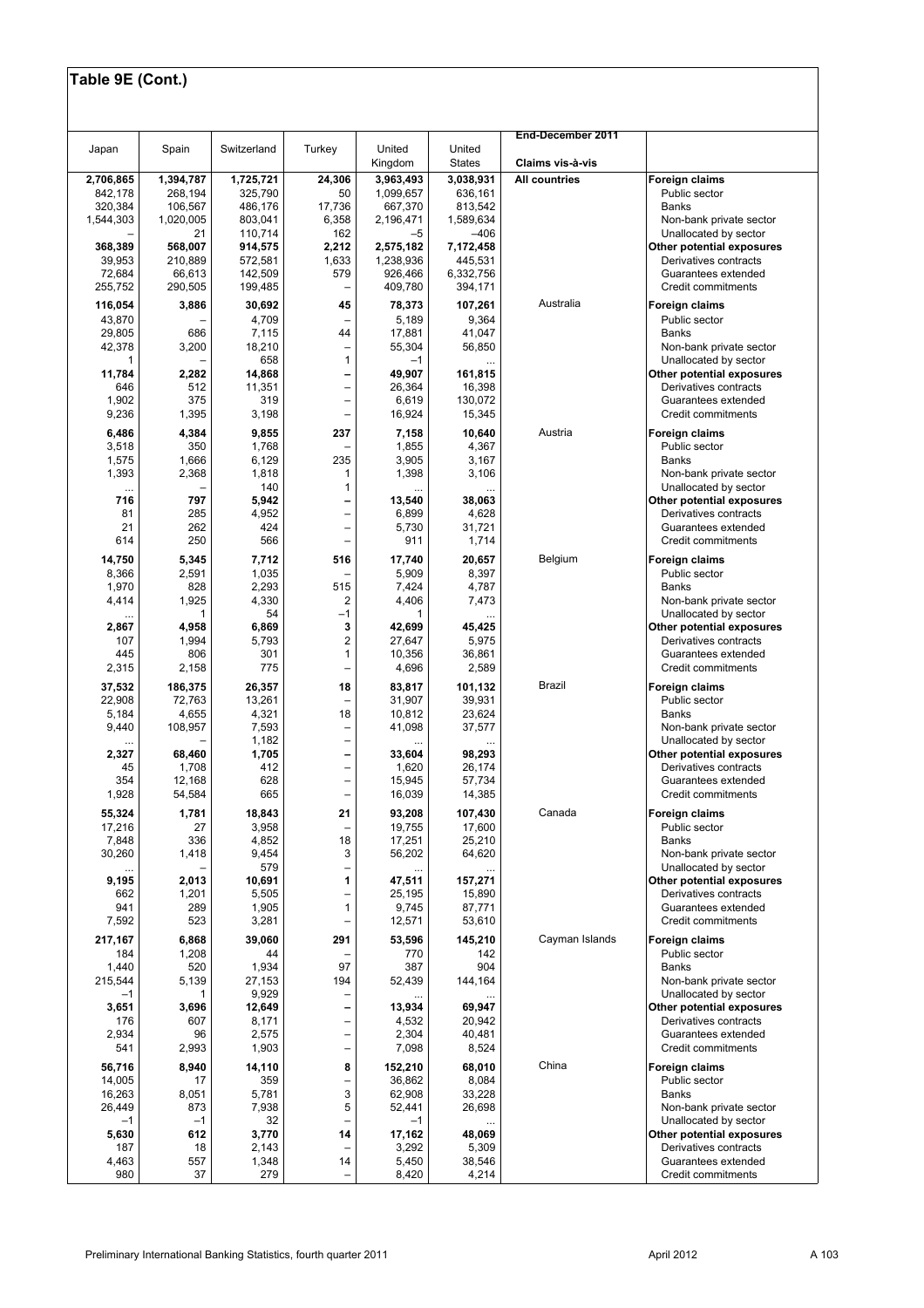| End-December 2011     |                                                    | Total<br>of 24       | European           | Non-<br>European   | Belgium                  | France            | Germany          | Italy             |
|-----------------------|----------------------------------------------------|----------------------|--------------------|--------------------|--------------------------|-------------------|------------------|-------------------|
| Claims vis-à-vis      |                                                    | countries            | banks              | banks              |                          |                   |                  |                   |
| Chinese Taipei        | Foreign claims                                     | 145,733              | 70,645             | 75,088             | $\overline{\mathbf{r}}$  | 6,260             | 5,368            | 78                |
|                       | Public sector                                      | 48,551               | 28,975             | 19,576             | $\overline{\phantom{0}}$ | 2,738             | 3,137            |                   |
|                       | Banks                                              | 26,631               | 9,500              | 17,131             | 5                        | 1,058             | 131              | 45                |
|                       | Non-bank private sector                            | 70,523               | 32,146             | 38,377             | 1                        | 2,464             | 2,100            | 33                |
|                       | Unallocated by sector<br>Other potential exposures | 28<br>31,255         | 24<br>7,841        | 4<br>23,414        | 1<br>16                  | <br>1,946         | 1,241            | <br>100           |
|                       | Derivatives contracts                              | 4,622                | 2,863              | 1,759              |                          | 494               | 487              | $\cdots$          |
|                       | Guarantees extended                                | 9,459                | 3,851              | 5,608              |                          | 1,049             | 749              | 95                |
|                       | Credit commitments                                 | 17,174               | 1,127              | 16,047             |                          | 403               | 5                | 5                 |
| <b>Czech Republic</b> | Foreign claims                                     | 183,052              | 178,349            | 4,703              | 46,018                   | 34,450            | 9,048            | 16,354            |
|                       | Public sector                                      | 54,180               | 51,568             | 2,612              | 19,176                   | 9,279             | 2,076            | 3,599             |
|                       | Banks                                              | 16,851               | 16,550             | 301                | 3,481                    | 2,440             | 1,479            | 1,278             |
|                       | Non-bank private sector<br>Unallocated by sector   | 108,844<br>3,177     | 107,054<br>3,177   | 1,790              | 21,480<br>1,881          | 22,731<br>        | 5,493            | 11,477            |
|                       | Other potential exposures                          | 48,379               | 39,680             | 8,699              | 8,059                    | 9,586             | 2,292            | 4,307             |
|                       | Derivatives contracts                              | 7,057                | 6,209              | 848                |                          | 699               | 744              | 967               |
|                       | Guarantees extended                                | 20,183               | 13,215             | 6,968              |                          | 3,769             | 1,218            | 1,640             |
|                       | Credit commitments                                 | 21,139               | 20,256             | 883                | $\cdots$                 | 5,118             | 330              | 1,700             |
| Denmark               | Foreign claims                                     | 299,608              | 265,998            | 33,610             | 433                      | 12,762            | 21,762           | 2,053             |
|                       | Public sector                                      | 18,940               | 12,249             | 6,691              | 144                      | 807               | 216              | 10                |
|                       | <b>Banks</b><br>Non-bank private sector            | 109,673<br>141,085   | 99,183<br>124,655  | 10,490<br>16,430   | 231<br>58                | 4,569<br>7,386    | 13,004<br>8,542  | 1,143<br>900      |
|                       | Unallocated by sector                              | 29.910               | 29,911             | $-1$               |                          |                   |                  | $\cdots$          |
|                       | Other potential exposures                          | 137,559              | 103,453            | 34,106             | 216                      | 6,533             | 7,761            | 1,500             |
|                       | Derivatives contracts                              | 54,185               | 50,563             | 3,622              |                          | 1,491             | 3,961            | 421               |
|                       | Guarantees extended                                | 35,476               | 11,400             | 24,076             |                          | 2,512             | 2,678            | 292               |
|                       | Credit commitments                                 | 47,898               | 41,490             | 6,408              | $\cdots$                 | 2,530             | 1,122            | 787               |
| Finland               | Foreign claims                                     | 233,918              | 219,803            | 14,115             | 628                      | 7,240             | 15,813           | 1,041             |
|                       | Public sector                                      | 65,665               | 61,119             | 4,546              | 313                      | 2,650             | 2,785            | 68                |
|                       | Banks<br>Non-bank private sector                   | 55,153<br>112,916    | 50,000<br>108,500  | 5,153<br>4,416     | 263<br>52                | 1,128<br>3,462    | 7,793<br>5,235   | 538<br>436        |
|                       | Unallocated by sector                              | 184                  | 184                |                    |                          |                   |                  |                   |
|                       | Other potential exposures                          | 141,625              | 90,382             | 51,243             | 238                      | 4,486             | 7,188            | 1,404             |
|                       | Derivatives contracts                              | 47,125               | 44,848             | 2,277              |                          | 728               | 3,279            | 115               |
|                       | Guarantees extended                                | 65,167               | 19,368             | 45,799             | $\cdots$                 | 1,221             | 3,409            | 104               |
|                       | Credit commitments                                 | 29,333               | 26,166             | 3,167              |                          | 2,537             | 500              | 1,185             |
| France                | Foreign claims                                     | 1,081,710            | 770,197            | 311,513            | 58,391                   |                   | 174,862          | 43,013            |
|                       | Public sector                                      | 248,343<br>471,555   | 183,726<br>338,068 | 64,617             | 4,110<br>50,768          |                   | 20,182<br>87,892 | 2,270<br>25,758   |
|                       | Banks<br>Non-bank private sector                   | 358,186              | 244,781            | 133,487<br>113,405 | 3,400                    |                   | 66,788           | 14,960            |
|                       | Unallocated by sector                              | 3,626                | 3,622              | 4                  | 113                      |                   |                  | 25                |
|                       | Other potential exposures                          | 1,106,419            | 614,927            | 491,492            | 28,785                   |                   | 83,260           | 80,753            |
|                       | Derivatives contracts                              | 353,793              | 306,030            | 47,763             |                          |                   | 27,085           | 4,284             |
|                       | Guarantees extended<br>Credit commitments          | 514,539<br>238,087   | 126,334            | 388,205<br>55,524  |                          |                   | 34,513<br>21,662 | 5,638<br>70,831   |
|                       |                                                    |                      | 182,563            |                    |                          |                   |                  |                   |
| Germany               | <b>Foreign claims</b>                              | 1,458,517<br>443,160 | 1,094,639          | 363,878<br>167,893 | 13,833<br>2,572          | 209,996<br>40,788 |                  | 234,434<br>48,521 |
|                       | Public sector<br>Banks                             | 394,946              | 275,267<br>278,492 | 116,454            | 7,382                    | 59,557            |                  | 50,716            |
|                       | Non-bank private sector                            | 612.108              | 532,678            | 79,430             | 3,868                    | 109,651           |                  | 135,195           |
|                       | Unallocated by sector                              | 8,303                | 8,202              | 101                | 11                       |                   |                  | 2                 |
|                       | Other potential exposures                          | 1,201,530            | 734,953            | 466,577            | 9,147                    | 114,036           |                  | 104,286           |
|                       | Derivatives contracts<br>Guarantees extended       | 521,321<br>470,793   | 449,386            | 71,935             |                          | 54,659            |                  | 27,264            |
|                       | Credit commitments                                 | 209,416              | 117,123<br>168,444 | 353,670<br>40,972  | $\cdots$<br>$\cdots$     | 23,515<br>35,862  |                  | 18,252<br>58,770  |
|                       | Foreign claims                                     |                      |                    |                    |                          |                   |                  |                   |
| Greece                | Public sector                                      | 96,317<br>22,740     | 90,473<br>21,929   | 5,844<br>811       | 722<br>688               | 44,353<br>6,502   | 13,355<br>6,749  | 2,186<br>773      |
|                       | Banks                                              | 4,088                | 3,167              | 921                | 14                       | 223               | 759              | 146               |
|                       | Non-bank private sector                            | 69,408               | 65,295             | 4,113              | 21                       | 37,628            | 5,847            | 1,266             |
|                       | Unallocated by sector                              | 81                   | 82                 | $-1$               | $-1$                     |                   |                  | $\cdots$          |
|                       | Other potential exposures                          | 75,440               | 29,032             | 46,408             | 65                       | 6,901             | 3,779            | 1,790             |
|                       | Derivatives contracts<br>Guarantees extended       | 7,520<br>60,736      | 6,548<br>15,835    | 972<br>44,901      | $\cdots$                 | 1,545<br>3,692    | 470<br>2,818     | 462<br>280        |
|                       | Credit commitments                                 | 7,184                | 6,649              | 535                | <br>$\cdots$             | 1,664             | 491              | 1,048             |
| Hong Kong SAR         | Foreign claims                                     | 532,452              | 345,454            | 186,998            | 816                      | 22,280            | 10,645           | 750               |
|                       | Public sector                                      | 103,831              | 88,097             | 15,734             | 149                      | 4,731             | 960              | 77                |
|                       | Banks                                              | 63,329               | 26,549             | 36,780             | 118                      | 3,166             | 1,081            | 254               |
|                       | Non-bank private sector                            | 363,253              | 228,995            | 134,258            | 549                      | 14,383            | 8,604            | 418               |
|                       | Unallocated by sector                              | 2,039                | 1,813              | 226                |                          |                   |                  | $\mathbf{1}$      |
|                       | Other potential exposures<br>Derivatives contracts | 122,699<br>17,772    | 50,331<br>11,260   | 72,368<br>6,512    | 247                      | 6,224<br>745      | 3,812<br>837     | 673<br>322        |
|                       | Guarantees extended                                | 56,317               | 19,807             | 36,510             | <br>                     | 2,074             | 2,457            | 226               |
|                       | Credit commitments                                 | 48,610               | 19,264             | 29,346             | $\cdots$                 | 3,405             | 518              | 125               |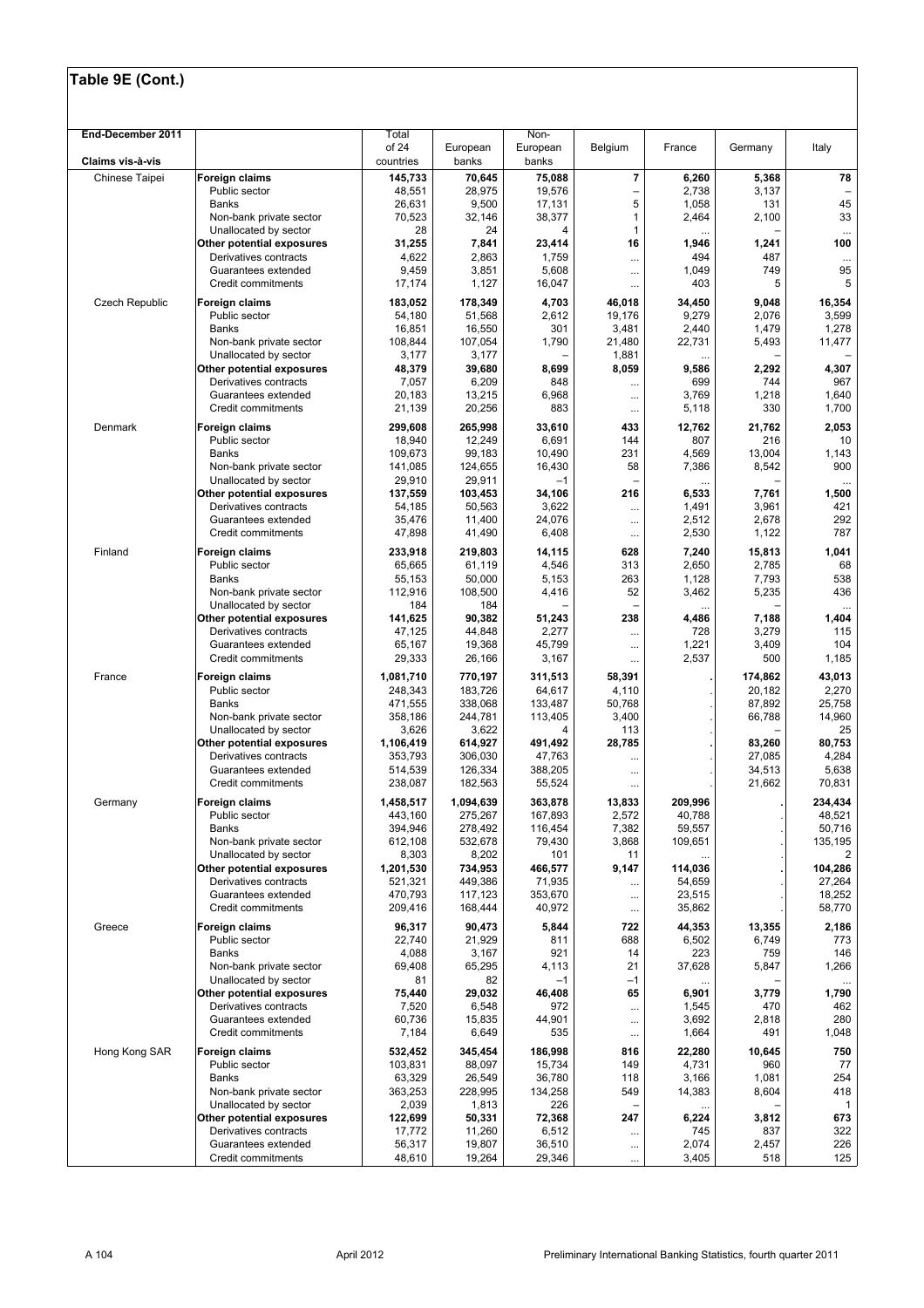|                  |                  |                  |                                                      |                    |                         | End-December 2011     |                                                    |
|------------------|------------------|------------------|------------------------------------------------------|--------------------|-------------------------|-----------------------|----------------------------------------------------|
| Japan            | Spain            | Switzerland      | Turkey                                               | United<br>Kingdom  | United<br><b>States</b> | Claims vis-à-vis      |                                                    |
| 16,550           | ${\bf 71}$       | 8,874            | 1                                                    | 48,252             | 40,410                  | Chinese Taipei        | Foreign claims                                     |
| 1,418            | 67               | 903              | $\overline{\phantom{0}}$                             | 21,563             | 12,713                  |                       | Public sector                                      |
| 2,256<br>12,876  | 4                | 3,411<br>4,538   | $\overline{a}$<br>$\mathbf{1}$                       | 4,113<br>22,576    | 11,762<br>15,935        |                       | <b>Banks</b><br>Non-bank private sector            |
| $\cdots$         |                  | 22               | $\overline{\phantom{0}}$                             |                    |                         |                       | Unallocated by sector                              |
| 1,725            | 26               | 2,031            | $\qquad \qquad$                                      | 1,917              | 18,575                  |                       | Other potential exposures                          |
| 146              | 11               | 771              | $\overline{\phantom{0}}$                             | 734                | 1,195                   |                       | Derivatives contracts                              |
| 1,171<br>408     | 15               | 1,143<br>117     | $\overline{\phantom{0}}$<br>$\qquad \qquad -$        | 640<br>543         | 3,293<br>14,087         |                       | Guarantees extended<br>Credit commitments          |
|                  |                  |                  |                                                      |                    |                         | <b>Czech Republic</b> |                                                    |
| 573<br>143       | 400<br>31        | 211<br>8         | $\overline{\phantom{0}}$                             | 4,349<br>2,143     | 4,028<br>2,469          |                       | Foreign claims<br>Public sector                    |
| 113              | 160              | 74               | -                                                    | 164                | 161                     |                       | <b>Banks</b>                                       |
| 317              | 210              | 126              | $\overline{a}$                                       | 2,042              | 1,398                   |                       | Non-bank private sector                            |
| $\cdots$<br>66   | $-1$<br>30       | 3<br>154         | $\overline{\phantom{0}}$<br>$\qquad \qquad -$        | .<br>1,724         | 8,610                   |                       | Unallocated by sector<br>Other potential exposures |
| -                |                  | 33               | $\qquad \qquad -$                                    | 510                | 833                     |                       | Derivatives contracts                              |
| 66               | 14               |                  | -                                                    | 832                | 6,894                   |                       | Guarantees extended                                |
|                  | 16               | 114              | -                                                    | 382                | 883                     |                       | Credit commitments                                 |
| 7,520            | 2,256            | 12,004           | 15                                                   | 11,297             | 23,421                  | Denmark               | Foreign claims                                     |
| 3,224            | 704              | 1,799            | $\overline{\phantom{0}}$<br>15                       | 2,335              | 2,839                   |                       | Public sector<br><b>Banks</b>                      |
| 1,239<br>3,057   | 1,552            | 8,162<br>1,956   | $\mathbf{1}$                                         | 4,705<br>4,258     | 7,627<br>12,955         |                       | Non-bank private sector                            |
| .                |                  | 87               | $-1$                                                 | $-1$               |                         |                       | Unallocated by sector                              |
| 1,032            | 1,319            | 5,295            | $\qquad \qquad \blacksquare$                         | 17,442             | 32,410                  |                       | Other potential exposures                          |
| 39<br>81         | 806<br>101       | 4,643<br>397     | $\overline{\phantom{0}}$<br>$\overline{\phantom{0}}$ | 11,967<br>3,227    | 3,029<br>23,888         |                       | Derivatives contracts<br>Guarantees extended       |
| 912              | 412              | 255              | $\overline{\phantom{0}}$                             | 2,248              | 5,493                   |                       | Credit commitments                                 |
| 4,080            | 1,990            | 3,533            | 1                                                    | 6,293              | 8,049                   | Finland               | Foreign claims                                     |
| 1,704            | 148              | 1,032            | $\overline{\phantom{0}}$                             | 3,452              | 1,891                   |                       | Public sector                                      |
| 102              | 30               | 1,331            | $\mathbf{1}$                                         | 1,002              | 4,506                   |                       | <b>Banks</b>                                       |
| 2,274            | 1,812            | 1,130            | $\overline{\phantom{0}}$                             | 1,838              | 1,652                   |                       | Non-bank private sector                            |
| <br>1,241        | 2,254            | 40<br>9,504      | $\overline{\phantom{0}}$<br>1                        | 1<br>23,697        | 49,568                  |                       | Unallocated by sector<br>Other potential exposures |
| 82               | 1,531            | 8,451            | $\overline{\phantom{0}}$                             | 17,633             | 1,998                   |                       | Derivatives contracts                              |
|                  | 312              | 316              | 1                                                    | 3,814              | 45,582                  |                       | Guarantees extended                                |
| 1,159            | 411              | 737              |                                                      | 2,250              | 1,988                   |                       | Credit commitments                                 |
| 93,697           | 27,535           | 60,544           | 2,071                                                | 298,229            | 181,658                 | France                | Foreign claims                                     |
| 39,869<br>20,094 | 5,546<br>9,034   | 10,044<br>18,412 | 1,964                                                | 112,165<br>101,192 | 16,373<br>91,906        |                       | Public sector<br><b>Banks</b>                      |
| 33,734           | 12,955           | 29,037           | 105                                                  | 84,872             | 73,379                  |                       | Non-bank private sector                            |
|                  |                  | 3,051            | 2                                                    |                    |                         |                       | Unallocated by sector                              |
| 19,776<br>1,682  | 46,124<br>22,263 | 50,427<br>38,251 | 115<br>113                                           | 244,544<br>136,112 | 455,587<br>37,089       |                       | Other potential exposures<br>Derivatives contracts |
| 1,244            | 4,385            | 5,083            | 2                                                    | 56,505             | 383,507                 |                       | Guarantees extended                                |
| 16,850           | 19,476           | 7,093            | $\qquad \qquad -$                                    | 51,927             | 34,991                  |                       | Credit commitments                                 |
| 131,849          | 54,489           | 70,740           | 3,781                                                | 187,755            | 175,237                 | Germany               | Foreign claims                                     |
| 72,194           | 3,952            | 15,840           |                                                      | 78,718             | 76,120                  |                       | Public sector                                      |
| 29,027<br>30,628 | 5,953<br>44,584  | 32,168<br>18,867 | 3,329<br>450                                         | 44,528<br>64,509   | 66,644<br>32,473        |                       | <b>Banks</b><br>Non-bank private sector            |
|                  |                  | 3,865            | $\overline{\mathbf{c}}$                              |                    |                         |                       | Unallocated by sector                              |
| 14,097           | 37,144           | 53,188           | 82                                                   | 291,157            | 435,739                 |                       | Other potential exposures                          |
| 2,976            | 23,486           | 39,665           | 61                                                   | 204,782            | 60,381                  |                       | Derivatives contracts                              |
| 1,808<br>9,313   | 1,200<br>12,458  | 4,845<br>8,678   | 21                                                   | 56,062<br>30,313   | 346,664<br>28,694       |                       | Guarantees extended<br>Credit commitments          |
| 935              | 969              | 1,940            | 65                                                   | 10,537             | 4,455                   | Greece                |                                                    |
| 85               | 302              | 168              |                                                      | 1,759              | 725                     |                       | Foreign claims<br>Public sector                    |
| 199              | 39               | 476              | 65                                                   | 1,005              | 672                     |                       | <b>Banks</b>                                       |
| 651              | 627              | 1,256            | -                                                    | 7,772              | 3,058                   |                       | Non-bank private sector                            |
| $\cdots$<br>42   | 1<br>417         | 40<br>1,406      | $\qquad \qquad -$<br>1                               | 1<br>11,825        | 46,231                  |                       | Unallocated by sector<br>Other potential exposures |
| -                | 172              | 505              | -                                                    | 2,953              | 907                     |                       | Derivatives contracts                              |
| -                | 24               | 155              | $\mathbf{1}$                                         | 8,199              | 44,831                  |                       | Guarantees extended                                |
| 42               | 221              | 746              | $\overline{\phantom{0}}$                             | 673                | 493                     |                       | Credit commitments                                 |
| 49,953           | 4,958            | 17,376           | 2                                                    | 275,141            | 46,755                  | Hong Kong SAR         | Foreign claims                                     |
| 4,101<br>4,483   | 672<br>2,198     | 2,412<br>2,779   | $\overline{\phantom{0}}$<br>$\mathbf{1}$             | 77,702<br>14,405   | 7,356<br>10,774         |                       | Public sector<br><b>Banks</b>                      |
| 41,369           | 2,088            | 10,383           | $\mathbf{1}$                                         | 183,034            | 28,625                  |                       | Non-bank private sector                            |
|                  |                  | 1,802            | $\qquad \qquad -$                                    |                    |                         |                       | Unallocated by sector                              |
| 12,449           | 989              | 3,985            | $\overline{\phantom{0}}$                             | 29,159             | 31,027                  |                       | Other potential exposures                          |
| 500<br>3,558     | 169<br>483       | 2,551<br>646     | $\overline{\phantom{0}}$<br>$\qquad \qquad -$        | 6,167<br>10,070    | 3,026<br>25,827         |                       | Derivatives contracts<br>Guarantees extended       |
| 8,391            | 337              | 788              |                                                      | 12,922             | 2,174                   |                       | Credit commitments                                 |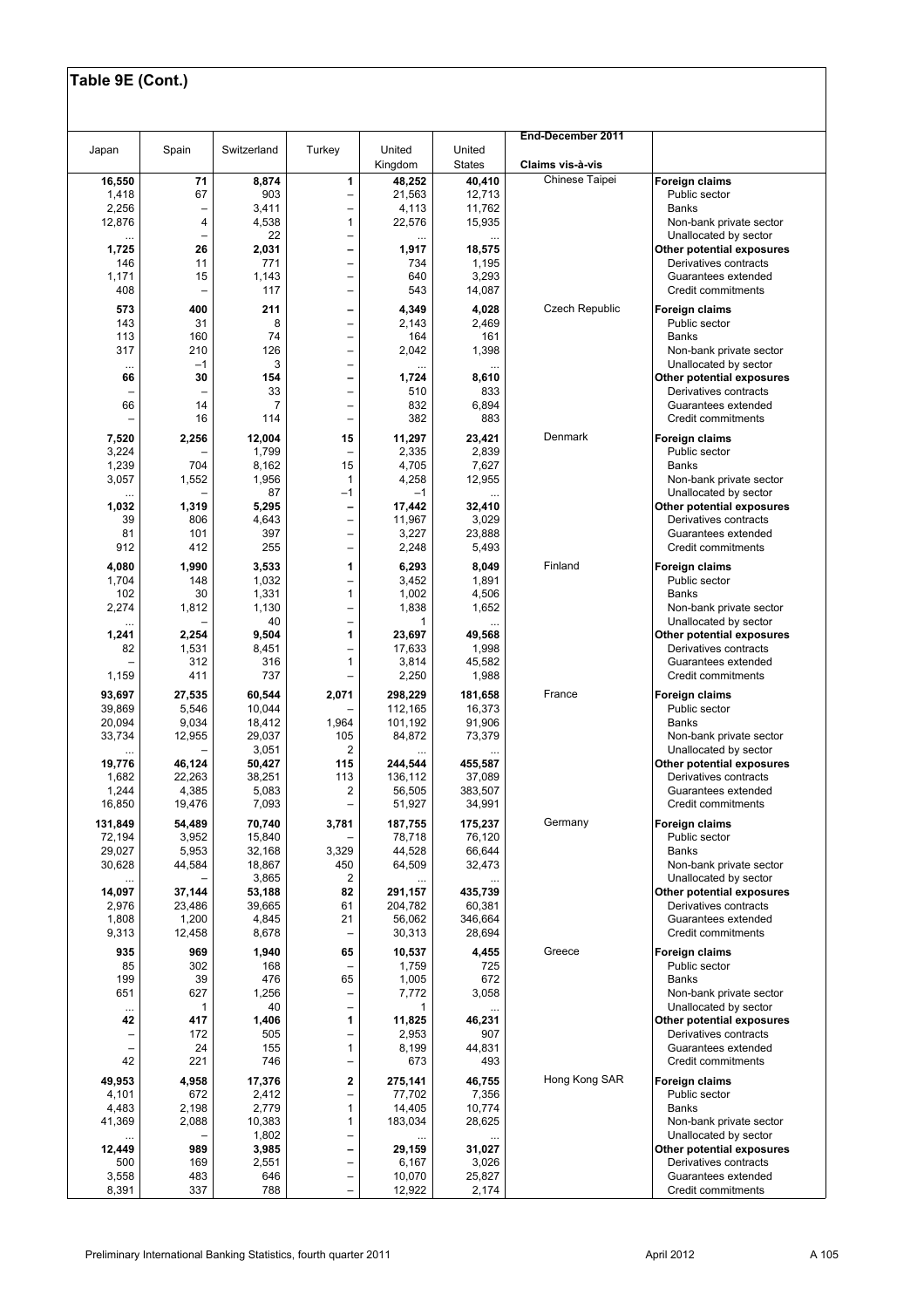| End-December 2011 |                                                    | Total              |                    | Non-              |                          |                  |                  |                   |
|-------------------|----------------------------------------------------|--------------------|--------------------|-------------------|--------------------------|------------------|------------------|-------------------|
|                   |                                                    | of 24              | European           | European          | Belgium                  | France           | Germany          | Italy             |
| Claims vis-à-vis  |                                                    | countries          | banks              | banks             |                          |                  |                  |                   |
| India             | <b>Foreign claims</b>                              | 276,123            | 146,065            | 130,058           | 529                      | 15,599           | 22,031           | 2,164             |
|                   | Public sector<br><b>Banks</b>                      | 31,490             | 12,832             | 18,658            | 42<br>255                | 1,375            | 1,728            | 954               |
|                   | Non-bank private sector                            | 75,374<br>169,111  | 35,370<br>97,715   | 40,004<br>71,396  | 232                      | 3,788<br>10,436  | 8,939<br>11,364  | 1,210             |
|                   | Unallocated by sector                              | 148                | 148                |                   |                          |                  |                  |                   |
|                   | Other potential exposures                          | 112,647            | 46,345             | 66,302            | 142                      | 4,990            | 8,498            | 1,289             |
|                   | Derivatives contracts                              | 25,244             | 21,074             | 4,170             |                          | 1,489            | 2,228            |                   |
|                   | Guarantees extended                                | 37,211             | 17,739             | 19,472            |                          | 2,592            | 4,363            | 1,245             |
|                   | Credit commitments                                 | 50,192             | 7,532              | 42,660            | $\cdots$                 | 909              | 1,907            | 44                |
| Ireland           | Foreign claims                                     | 405,940            | 330,432            | 75,508            | 21,861                   | 27,462           | 95,329           | 15,457            |
|                   | Public sector                                      | 13,848             | 11,246             | 2,602             | 377                      | 2,151            | 2,638            | 462               |
|                   | Banks                                              | 64,826             | 49,048             | 15,778            | 816                      | 7,971            | 17,883           | 4,096             |
|                   | Non-bank private sector                            | 326,372            | 269,248<br>890     | 57,124            | 20,527<br>141            | 17,340           | 74,808           | 10,900            |
|                   | Unallocated by sector<br>Other potential exposures | 894<br>209,537     | 152,110            | 4<br>57,427       | 2,421                    | <br>28,181       | 31,856           | $\cdots$<br>8,853 |
|                   | Derivatives contracts                              | 98,387             | 85,337             | 13,050            |                          | 6,938            | 13,714           | 1,116             |
|                   | Guarantees extended                                | 79,834             | 40,494             | 39,340            | $\cdots$                 | 18,684           | 10,638           | 1,035             |
|                   | Credit commitments                                 | 31,316             | 26,279             | 5,037             |                          | 2,559            | 7,504            | 6,702             |
| Italy             | <b>Foreign claims</b>                              | 715,420            | 645,133            | 70,287            | 12,388                   | 332,345          | 133,954          |                   |
|                   | Public sector                                      | 174,358            | 145,310            | 29,048            | 7,136                    | 66,167           | 41,861           |                   |
|                   | <b>Banks</b>                                       | 109,031            | 90,942             | 18,089            | 3,619                    | 31,377           | 31,770           |                   |
|                   | Non-bank private sector                            | 431,234            | 408,088            | 23,146            | 1,580                    | 234,801          | 60,323           |                   |
|                   | Unallocated by sector                              | 797                | 793                | 4                 | 53                       |                  |                  |                   |
|                   | Other potential exposures<br>Derivatives contracts | 538,696<br>101,098 | 238,029<br>73,840  | 300,667<br>27,258 | 4,025                    | 67,475<br>12,840 | 52,481<br>9,484  |                   |
|                   | Guarantees extended                                | 374,044            | 108,208            | 265,836           | <br>$\cdots$             | 21,271           | 38,332           |                   |
|                   | Credit commitments                                 | 63,554             | 55,981             | 7,573             | $\cdots$                 | 33,364           | 4,665            |                   |
| Japan             | <b>Foreign claims</b>                              | 815,795            | 412,435            | 403,360           | 694                      | 127,687          | 46,947           |                   |
|                   | Public sector                                      | 320,825            | 197,534            | 123,291           | 630                      | 63,220           | 5,820            | <br>              |
|                   | Banks                                              | 232,623            | 92,929             | 139,694           | 60                       | 25,188           | 13,717           | $\cdots$          |
|                   | Non-bank private sector                            | 261,235            | 120,861            | 140,374           | 4                        | 39,279           | 27,410           |                   |
|                   | Unallocated by sector                              | 1,112              | 1,111              | 1                 |                          |                  |                  |                   |
|                   | Other potential exposures                          | 400,271            | 142,754            | 257,517           | 34                       | 48,152           | 15,540           | $\ddotsc$         |
|                   | Derivatives contracts                              | 112,583            | 79,960             | 32,623            | $\cdots$                 | 8,604            | 8,727            | $\ddotsc$         |
|                   | Guarantees extended<br>Credit commitments          | 228,967<br>58,721  | 30,415<br>32,379   | 198,552<br>26,342 | $\cdots$                 | 12,501<br>27,047 | 6,128<br>685     | $\cdots$          |
|                   |                                                    |                    |                    |                   | $\cdots$                 |                  |                  | $\cdots$          |
| Luxembourg        | <b>Foreign claims</b><br>Public sector             | 497,697<br>54,685  | 391,310<br>50,755  | 106,387<br>3,930  | 5,216<br>455             | 78,168<br>4,337  | 142,267<br>415   | 24,567<br>512     |
|                   | Banks                                              | 125,871            | 115,878            | 9,993             | 1,104                    | 24,006           | 56,847           | 6,827             |
|                   | Non-bank private sector                            | 313,159            | 220,715            | 92,444            | 3,265                    | 49,825           | 85,005           | 17,073            |
|                   | Unallocated by sector                              | 3,982              | 3,962              | 20                | 392                      |                  |                  | 155               |
|                   | Other potential exposures                          | 225,075            | 136,116            | 88,959            | 2,875                    | 39,086           | 48,923           | 8,116             |
|                   | Derivatives contracts                              | 48,533             | 39,779             | 8,754             | $\cdots$                 | 4,957            | 15,509           | 1,596             |
|                   | Guarantees extended<br>Credit commitments          | 129,198<br>47,344  | 55,731<br>40,606   | 73,467<br>6,738   |                          | 18,393<br>15,736 | 27,550<br>5,864  | 2,056<br>4,464    |
|                   |                                                    |                    |                    |                   | $\cdots$                 |                  |                  |                   |
| Mexico            | <b>Foreign claims</b>                              | 334,925            | 205,898            | 129,027           | 159                      | 5,462            | 7,571            | 1,003             |
|                   | Public sector<br>Banks                             | 127,515<br>39,051  | 82,668<br>22,172   | 44,847<br>16,879  | 115<br>37                | 947<br>386       | 320<br>3,129     | 94<br>8           |
|                   | Non-bank private sector                            | 168,324            | 101,033            | 67,291            | $\overline{7}$           | 4,129            | 4,122            | 900               |
|                   | Unallocated by sector                              | 35                 | 25                 | 10                |                          |                  |                  | $\mathbf{1}$      |
|                   | Other potential exposures                          | 133,604            | 63,607             | 69,997            | 456                      | 2,752            | 3,613            | 661               |
|                   | Derivatives contracts                              | 16,424             | 12,918             | 3,506             |                          | 660              | 1,303            | 12                |
|                   | Guarantees extended                                | 78,745             | 19,259             | 59,486            |                          | 710              | 2,015            | 29                |
|                   | Credit commitments                                 | 38,435             | 31,430             | 7,005             |                          | 1,382            | 295              | 620               |
| Netherlands       | Foreign claims                                     | 745,247            | 569,543            | 175,704           | 22,148                   | 116,112          | 154,651          | 20,479            |
|                   | Public sector<br><b>Banks</b>                      | 122,212            | 95,843             | 26,369<br>51,301  | 395                      | 16,683<br>22,965 | 10,402<br>50,861 | 124<br>5,152      |
|                   | Non-bank private sector                            | 184,938<br>435,992 | 133,637<br>337,958 | 98,034            | 2,112<br>19,621          | 76,464           | 93,388           | 15,203            |
|                   | Unallocated by sector                              | 2,105              | 2,105              |                   | 20                       |                  |                  |                   |
|                   | Other potential exposures                          | 553,445            | 296,095            | 257,350           | 19,638                   | 38,864           | 57,287           | 11,810            |
|                   | Derivatives contracts                              | 150,711            | 133,440            | 17,271            | $\cdots$                 | 13,200           | 17,134           | 1,930             |
|                   | Guarantees extended                                | 308,048            | 89,651             | 218,397           | $\cdots$                 | 11,559           | 26,057           | 1,975             |
|                   | Credit commitments                                 | 94,686             | 73,004             | 21,682            | $\cdots$                 | 14,105           | 14,096           | 7,905             |
| New Zealand       | Foreign claims                                     | 286,008            | 22,138             | 263,870           | 48                       | 901              | 5,826            | 43                |
|                   | Public sector                                      | 20,234             | 1,441              | 18,793            |                          | 23               | 267              |                   |
|                   | <b>Banks</b>                                       | 17,593             | 6,727              | 10,866            | 47                       | 279              | 4,765            | 19                |
|                   | Non-bank private sector<br>Unallocated by sector   | 247,684<br>497     | 13,965<br>5        | 233,719<br>492    | 1<br>-                   | 599              | 794              | 23                |
|                   | Other potential exposures                          | 50,198             | 6,461              | 43,737            | $\overline{\phantom{a}}$ | <br>363          | 1,284            | $\cdots$<br>43    |
|                   | Derivatives contracts                              | 10,276             | 3,126              | 7,150             | $\cdots$                 | 44               | 301              | 4                 |
|                   | Guarantees extended                                | 10,820             | 1,047              | 9,773             |                          | 146              | 399              | 39                |
|                   | Credit commitments                                 | 29,102             | 2,288              | 26,814            | $\cdots$                 | 173              | 584              | $\qquad \qquad -$ |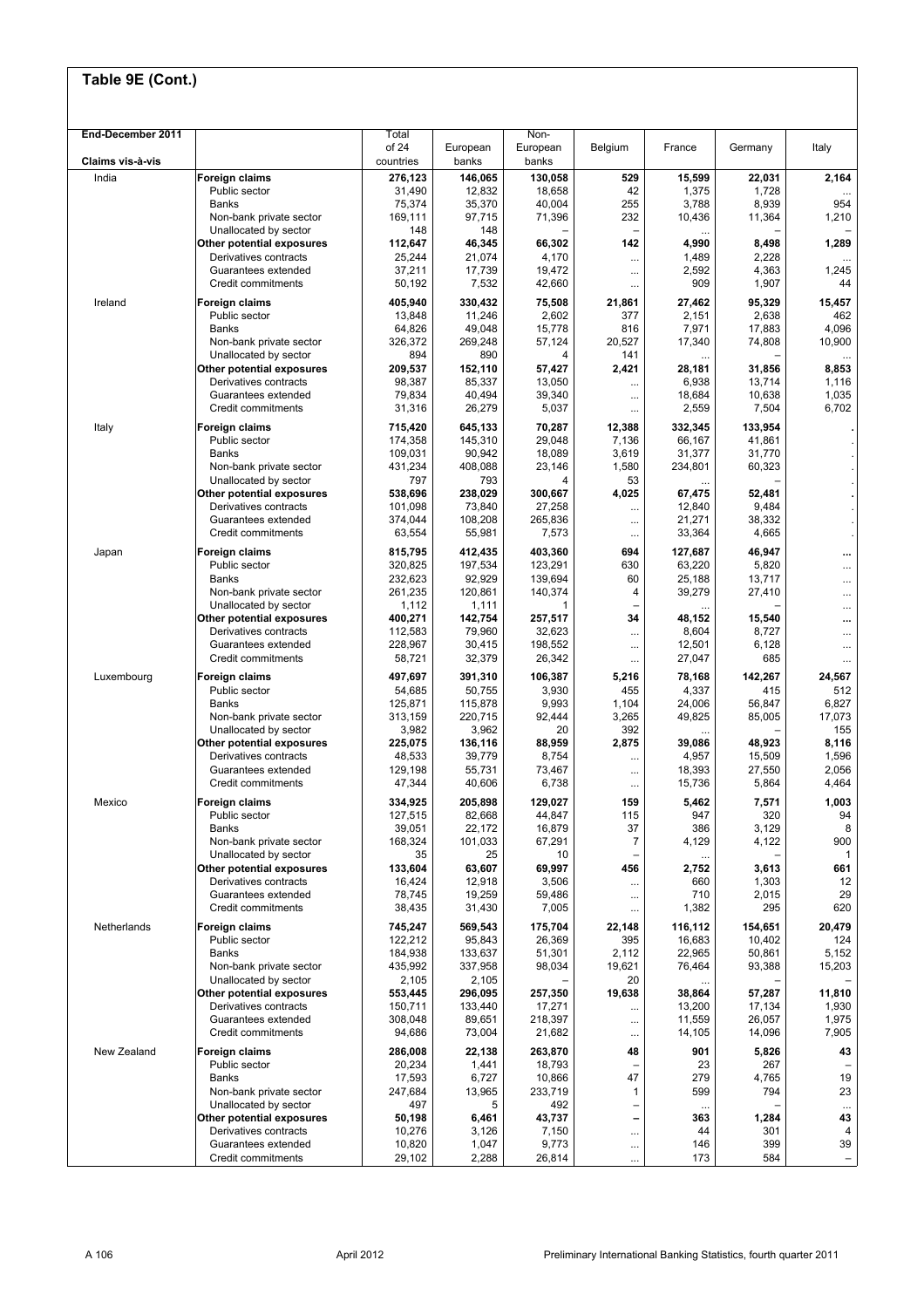|               |                              | Switzerland     | Turkey                                               | United           | United            | End-December 2011 |                                                    |
|---------------|------------------------------|-----------------|------------------------------------------------------|------------------|-------------------|-------------------|----------------------------------------------------|
| Japan         | Spain                        |                 |                                                      | Kingdom          | <b>States</b>     | Claims vis-à-vis  |                                                    |
| 25,224        | 742                          | 8,548           | 39                                                   | 81,781           | 69,576            | India             | Foreign claims                                     |
| 2,023         |                              | 1,535           |                                                      | 7,953            | 14,790            |                   | Public sector                                      |
| 5,732         | 241                          | 3,389           | 29                                                   | 15,074           | 21,862            |                   | <b>Banks</b>                                       |
| 17,470        | 501                          | 3,477           | 11                                                   | 58,753           | 32,924            |                   | Non-bank private sector                            |
| $-1$          |                              | 147             | $-1$                                                 | 1                |                   |                   | Unallocated by sector                              |
| 929<br>31     | 234                          | 2,167<br>1,040  | 1<br>$\overline{\phantom{0}}$                        | 24,826<br>15,599 | 22,279<br>3,101   |                   | Other potential exposures<br>Derivatives contracts |
| 521           | 233                          | 540             | $\mathbf{1}$                                         | 5,382            | 17,450            |                   | Guarantees extended                                |
| 377           | $\mathbf{1}$                 | 587             | $\overline{\phantom{0}}$                             | 3,845            | 1,728             |                   | Credit commitments                                 |
|               |                              |                 |                                                      |                  |                   | Ireland           |                                                    |
| 18,645<br>718 | 7,844<br>146                 | 12,250<br>52    | 83<br>$\overline{\phantom{0}}$                       | 127,380<br>3,813 | 44,303<br>910     |                   | <b>Foreign claims</b><br>Public sector             |
| 1,557         | 634                          | 3,383           | 25                                                   | 11,825           | 12,961            |                   | <b>Banks</b>                                       |
| 16,370        | 7,064                        | 8,142           | 58                                                   | 111,743          | 30,432            |                   | Non-bank private sector                            |
|               |                              | 673             | -                                                    | $-1$             |                   |                   | Unallocated by sector                              |
| 1,311         | 3,986                        | 5,892           | 4                                                    | 64,735           | 51,541            |                   | Other potential exposures                          |
| 643           | 3,146                        | 3,925           | 4                                                    | 51,409           | 10,194            |                   | Derivatives contracts                              |
| 26            | 640                          | 360             | $\qquad \qquad -$                                    | 7,573            | 37,355            |                   | Guarantees extended                                |
| 642           | 200                          | 1,607           | -                                                    | 5,753            | 3,992             |                   | Credit commitments                                 |
| 30,507        | 30,970                       | 17,363          | 30                                                   | 59,356           | 36,588            | Italy             | Foreign claims                                     |
| 19,504        | 8,536                        | 3,097           |                                                      | 8,445            | 8,524             |                   | Public sector                                      |
| 2,279         | 2,553                        | 4,802           | 13                                                   | 6,914            | 14,654            |                   | <b>Banks</b>                                       |
| 8,723         | 19,880                       | 9,081           | 16                                                   | 43,997           | 13,410            |                   | Non-bank private sector                            |
| 1             | 1                            | 383             | $\mathbf{1}$                                         |                  |                   |                   | Unallocated by sector                              |
| 4,488         | 16,560                       | 21,813          | 9                                                    | 64,048           | 295,012           |                   | Other potential exposures                          |
| 29<br>1,472   | 3,203<br>7,365               | 18,962<br>566   | -<br>9                                               | 20,798<br>37,392 | 26,861<br>263,601 |                   | Derivatives contracts<br>Guarantees extended       |
| 2,987         | 5,992                        | 2,285           | $\overline{\phantom{0}}$                             | 5,858            | 4,550             |                   | Credit commitments                                 |
|               |                              |                 |                                                      |                  |                   |                   |                                                    |
|               | 1,833                        | 79,797          | 111                                                  | 137,363          | 360,516           | Japan             | Foreign claims                                     |
|               | 1,048<br>288                 | 42,991<br>8,186 | $\overline{\phantom{0}}$<br>83                       | 78,973<br>39,579 | 98,750<br>131,360 |                   | Public sector<br><b>Banks</b>                      |
|               | 497                          | 27,546          | 27                                                   | 18,811           | 130,406           |                   | Non-bank private sector                            |
|               |                              | 1,074           | $\mathbf{1}$                                         |                  |                   |                   | Unallocated by sector                              |
|               | 496                          | 29,337          | -                                                    | 45,779           | 248,403           |                   | Other potential exposures                          |
|               | 200                          | 23,295          | $\equiv$                                             | 37,196           | 29,231            |                   | Derivatives contracts                              |
|               | 260                          | 4,851           | $\overline{\phantom{0}}$                             | 5,891            | 195,748           |                   | Guarantees extended                                |
|               | 36                           | 1,191           | $\overline{\phantom{0}}$                             | 2,692            | 23,424            |                   | Credit commitments                                 |
| 41,492        | 7,931                        | 71,178          | 236                                                  | 24,954           | 26,088            | Luxembourg        | Foreign claims                                     |
| 332           | 67                           | 40,064          | $\overline{\phantom{0}}$                             | 1,418            | 1,960             |                   | Public sector                                      |
| 2,532         | 1,051                        | 8,212           | 129                                                  | 9,614            | 3,299             |                   | <b>Banks</b>                                       |
| 38,628        | 6,813                        | 19,597          | 107                                                  | 13,923           | 20,829            |                   | Non-bank private sector                            |
|               |                              | 3,305           | -                                                    | $-1$             |                   |                   | Unallocated by sector                              |
| 1,771         | 3,090                        | 10,411          | -                                                    | 15,666           | 85,466            |                   | Other potential exposures                          |
| 16<br>374     | 650<br>428                   | 3,312<br>1,680  | $\overline{\phantom{0}}$<br>$\overline{\phantom{0}}$ | 9,587<br>2,517   | 8,112<br>72,773   |                   | Derivatives contracts<br>Guarantees extended       |
| 1,381         | 2,012                        | 5,419           | -                                                    | 3,562            | 4,581             |                   | Credit commitments                                 |
|               |                              |                 |                                                      |                  |                   |                   |                                                    |
| 8,444         | 131,275                      | 7,706           | -                                                    | 43,149           | 101,103           | Mexico            | Foreign claims                                     |
| 5,492<br>408  | 52,986                       | 2,620           | -                                                    | 20,871           | 34,643            |                   | Public sector                                      |
| 2,544         | 10,733<br>67,557             | 1,833<br>3,228  | $\overline{\phantom{0}}$<br>$\overline{\phantom{0}}$ | 5,213<br>17,064  | 15,290<br>51,170  |                   | <b>Banks</b><br>Non-bank private sector            |
|               | $-1$                         | 25              | $\overline{\phantom{0}}$                             | 1                |                   |                   | Unallocated by sector                              |
| 1,562         | 34,467                       | 3,251           | -                                                    | 17,386           | 67,988            |                   | Other potential exposures                          |
| 128           | 6,460                        | 1,209           | $\qquad \qquad -$                                    | 2,635            | 3,266             |                   | Derivatives contracts                              |
| 93            | 3,003                        | 71              | -                                                    | 12,919           | 59,334            |                   | Guarantees extended                                |
| 1,341         | 25,004                       | 1,971           | $\qquad \qquad -$                                    | 1,832            | 5,388             |                   | Credit commitments                                 |
| 46,602        | 18,430                       | 39,007          | 2,985                                                | 151,932          | 94,873            | Netherlands       | <b>Foreign claims</b>                              |
| 10,594        | 887                          | 4,021           |                                                      | 61,493           | 5,633             |                   | Public sector                                      |
| 11,395        | 1,761                        | 16,448          | 1,365                                                | 22,530           | 24,632            |                   | <b>Banks</b>                                       |
| 24,613        | 15,782                       | 16,783          | 1,605                                                | 67,909           | 64,608            |                   | Non-bank private sector                            |
| $\cdots$      |                              | 1,755           | 15                                                   |                  |                   |                   | Unallocated by sector                              |
| 6,393         | 11,848                       | 25,594          | 39                                                   | 121,016          | 242,421           |                   | Other potential exposures                          |
| 641           | 6,406                        | 13,281          | 37                                                   | 76,408           | 14,507            |                   | Derivatives contracts                              |
| 1,009         | 937                          | 7,997           | $\mathbf 2$                                          | 20,667           | 214,759           |                   | Guarantees extended                                |
| 4,743         | 4,505                        | 4,316           | $\overline{a}$                                       | 23,941           | 13,155            |                   | Credit commitments                                 |
| 6,093         | 78                           | 1,577           | 1                                                    | 5,753            | 4,011             | New Zealand       | Foreign claims                                     |
| 3,469         |                              | 99              | $\overline{\phantom{0}}$                             | 1,045            | 1,526             |                   | Public sector                                      |
| 386           | 36                           | 663             | $\overline{\phantom{0}}$                             | 812              | 1,080             |                   | <b>Banks</b>                                       |
| 2,238         | 42                           | 813             | $\mathbf{1}$                                         | 3,896            | 1,405             |                   | Non-bank private sector                            |
| <br>519       | $\overline{\phantom{0}}$     | 2               | $\overline{\phantom{0}}$                             |                  |                   |                   | Unallocated by sector                              |
| 36            | 4<br>$\overline{\mathbf{c}}$ | 1,626<br>1,404  | -<br>$\qquad \qquad -$                               | 2,539<br>1,330   | 7,813<br>955      |                   | Other potential exposures<br>Derivatives contracts |
| 1             | -                            | 27              | $\qquad \qquad -$                                    | 348              | 6,110             |                   | Guarantees extended                                |
|               | $\overline{c}$               | 195             |                                                      | 861              | 748               |                   | Credit commitments                                 |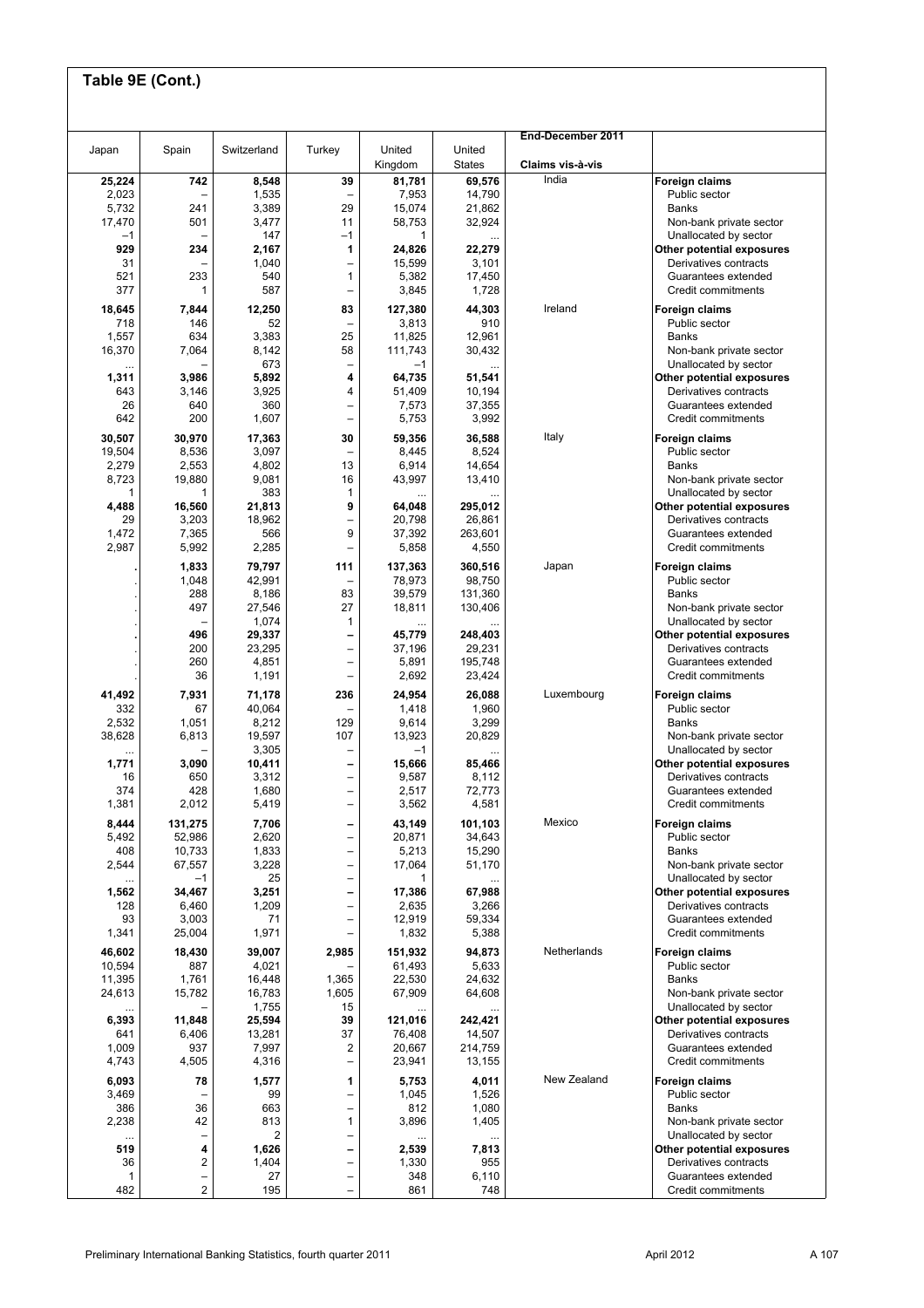| End-December 2011 |                                              | Total             |                   | Non-              |                 |                   |                   |                       |
|-------------------|----------------------------------------------|-------------------|-------------------|-------------------|-----------------|-------------------|-------------------|-----------------------|
|                   |                                              | of 24             | European          | European          | Belgium         | France            | Germany           | Italy                 |
| Claims vis-à-vis  |                                              | countries         | banks             | banks             |                 |                   |                   |                       |
| Norway            | Foreign claims                               | 222,747           | 197,524           | 25,223            | 283             | 12,007            | 21,058            | 2,522                 |
|                   | Public sector<br>Banks                       | 22,962<br>43,731  | 11,295<br>36,711  | 11,667<br>7,020   | 163             | 312<br>1,751      | 16<br>12,085      | 7<br>1,195            |
|                   | Non-bank private sector                      | 155,514           | 148,977           | 6,537             | 120             | 9,944             | 8,957             | 1,319                 |
|                   | Unallocated by sector                        | 540               | 541               | $-1$              |                 |                   |                   | $\cdots$              |
|                   | Other potential exposures                    | 91,491            | 61,784            | 29,707            | 9               | 4,610             | 5,125             | 1,008                 |
|                   | Derivatives contracts                        | 18,615            | 16,472            | 2,143             |                 | 718               | 1,286             | 89                    |
|                   | Guarantees extended<br>Credit commitments    | 38,777            | 15,593            | 23,184            |                 | 1,598             | 2,325             | 237                   |
|                   |                                              | 34,099            | 29,719            | 4,380             |                 | 2,294             | 1,514             | 682                   |
| Poland            | Foreign claims                               | 250,370           | 233,784           | 16,586            | 13,958          | 21,611            | 41,461            | 41,838                |
|                   | Public sector<br>Banks                       | 75,309<br>19,246  | 65,385<br>18,364  | 9,924<br>882      | 4,668<br>674    | 5,328<br>1,755    | 16,181<br>6,674   | 13,864<br>911         |
|                   | Non-bank private sector                      | 155,069           | 149,289           | 5,780             | 8,344           | 14,528            | 18,606            | 27,063                |
|                   | Unallocated by sector                        | 746               | 746               |                   | 272             |                   |                   |                       |
|                   | Other potential exposures                    | 72,973            | 48,508            | 24,465            | 2,078           | 3,775             | 10,762            | 7,424                 |
|                   | Derivatives contracts                        | 5,043             | 4,628             | 415               |                 | 749               | 1,272             | 601                   |
|                   | Guarantees extended<br>Credit commitments    | 38,724            | 18,030            | 20,694            |                 | 1,100             | 4,798             | 1,962                 |
|                   |                                              | 29,206            | 25,850            | 3,356             | $\cdots$        | 1,926             | 4,692             | 4,861                 |
| Portugal          | Foreign claims                               | 170,162           | 164,006           | 6,156             | 2,765           | 21,760            | 30,208            | 3,183                 |
|                   | Public sector<br><b>Banks</b>                | 25,298<br>27,579  | 24,511<br>25,674  | 787<br>1,905      | 1,770<br>671    | 4,208<br>4,461    | 7,139<br>10,539   | 441<br>1,416          |
|                   | Non-bank private sector                      | 117,271           | 113,806           | 3,465             | 324             | 13,091            | 12,530            | 1,326                 |
|                   | Unallocated by sector                        | 14                | 15                | $-1$              |                 |                   |                   |                       |
|                   | Other potential exposures                    | 102,908           | 47,544            | 55,364            | 100             | 4,909             | 6,434             | 2,650                 |
|                   | Derivatives contracts                        | 10,949            | 8,978             | 1,971             |                 | 2,191             | 595               | 178                   |
|                   | Guarantees extended<br>Credit commitments    | 74,552<br>17,407  | 21,913<br>16,653  | 52,639<br>754     |                 | 587<br>2,131      | 5,612<br>227      | 700<br>1,772          |
|                   |                                              |                   |                   |                   |                 |                   |                   |                       |
| Russia            | Foreign claims                               | 185,364           | 151,231           | 34,133            | 4,042           | 39,434            | 22,876            | 22,955                |
|                   | Public sector<br>Banks                       | 16,135<br>49,218  | 11,906<br>37,415  | 4,229<br>11,803   | 56<br>377       | 2,740<br>4,637    | 1,297<br>10,655   | 1,846<br>2,147        |
|                   | Non-bank private sector                      | 118,682           | 100,580           | 18,102            | 3,144           | 32,057            | 10,924            | 18,949                |
|                   | Unallocated by sector                        | 1,329             | 1,330             | $-1$              | 465             |                   |                   | 13                    |
|                   | Other potential exposures                    | 131,485           | 50,036            | 81,449            | 438             | 11,916            | 8,251             | 5,247                 |
|                   | Derivatives contracts                        | 5,367             | 4,069             | 1,298             |                 | 1,091             | 562               | 347                   |
|                   | Guarantees extended<br>Credit commitments    | 106,287<br>19,831 | 27,211<br>18,756  | 79,076<br>1,075   | $\cdots$        | 3,563<br>7,262    | 5,820<br>1,869    | 3,984<br>916          |
|                   |                                              |                   |                   |                   | $\cdots$        |                   |                   |                       |
| Singapore         | Foreign claims<br>Public sector              | 298,859           | 169,466<br>34,950 | 129,393<br>37,608 | 534<br>31       | 11,504<br>1,155   | 19,113<br>1,883   | 1,273<br>23           |
|                   | Banks                                        | 72,558<br>41,283  | 21,449            | 19,834            | 203             | 1,855             | 4,668             | 50                    |
|                   | Non-bank private sector                      | 183,409           | 111,468           | 71,941            | 299             | 8,494             | 12,562            | 1,199                 |
|                   | Unallocated by sector                        | 1,609             | 1,599             | 10                | 1               |                   |                   |                       |
|                   | Other potential exposures                    | 103,453           | 61,642            | 41,811            | 197             | 12,401            | 7,777             | 645                   |
|                   | Derivatives contracts<br>Guarantees extended | 21,882<br>54,473  | 16,200<br>29,197  | 5,682<br>25,276   | $\cdots$        | 1,300<br>5,613    | 2,103<br>2,347    | 134<br>207            |
|                   | Credit commitments                           | 27,098            | 16,245            | 10,853            | <br>            | 5,488             | 3,327             | 304                   |
|                   |                                              |                   |                   |                   |                 |                   |                   |                       |
| Spain             | Foreign claims<br>Public sector              | 586,106<br>78,365 | 512,944<br>63,466 | 73,162<br>14,899  | 13,123<br>2,813 | 114,702<br>18,621 | 146,096<br>24,749 | 27,726<br>6,067       |
|                   | Banks                                        | 157,931           | 134,065           | 23,866            | 3,902           | 23,381            | 53,129            | 5,542                 |
|                   | Non-bank private sector                      | 349,302           | 314,940           | 34,362            | 6,401           | 72,700            | 68,218            | 16,115                |
|                   | Unallocated by sector                        | 508               | 473               | 35                | $\overline{7}$  | $\cdots$          |                   | 2                     |
|                   | Other potential exposures                    | 346,067           | 159,343           | 186,724           | 1,033           | 29,456            | 39,983            | 12,869                |
|                   | Derivatives contracts<br>Guarantees extended | 53,213<br>240,396 | 46,250<br>71,554  | 6,963<br>168,842  |                 | 7,583<br>7,379    | 6,169<br>30,679   | 1,133<br>2,120        |
|                   | Credit commitments                           | 52,458            | 41,539            | 10,919            | <br>$\cdots$    | 14,494            | 3,135             | 9,616                 |
| South Korea       | Foreign claims                               | 318,086           | 154,580           | 163,506           | 320             | 19,132            | 18,148            | 774                   |
|                   | Public sector                                | 79,708            | 36,362            | 43,346            | 96              | 5,759             | 1,876             | 32                    |
|                   | <b>Banks</b>                                 | 84,847            | 46,110            | 38,737            | 91              | 4,919             | 11,025            | 536                   |
|                   | Non-bank private sector                      | 153,241           | 71,819            | 81,422            | 133             | 8,454             | 5,247             | 205                   |
|                   | Unallocated by sector                        | 290               | 289               | 1                 |                 |                   |                   | $\ldots$              |
|                   | Other potential exposures                    | 124,961           | 32,674            | 92,287            | 134             | 7,543             | 4,332             | 401                   |
|                   | Derivatives contracts<br>Guarantees extended | 16,799<br>84,788  | 13,373<br>13,959  | 3,426<br>70,829   |                 | 860<br>3,883      | 1,295<br>2,747    | $\overline{7}$<br>383 |
|                   | Credit commitments                           | 23,374            | 5,342             | 18,032            | <br>$\cdots$    | 2,800             | 290               | 11                    |
| Sweden            | Foreign claims                               | 141,178           | 101,239           | 39,939            | 610             | 9,512             | 34,203            | 2,884                 |
|                   | Public sector                                | 12,299            | 4,292             | 8,007             | 91              | 187               | 487               | 52                    |
|                   | Banks                                        | 62,920            | 45,150            | 17,770            | 421             | 2,697             | 18,626            | 1,362                 |
|                   | Non-bank private sector                      | 64,565            | 50,406            | 14,159            | 93              | 6,628             | 15,090            | 1,471                 |
|                   | Unallocated by sector                        | 1,394             | 1,391             | 3                 | 5               |                   |                   | $-1$                  |
|                   | Other potential exposures                    | 154,036           | 60,545            | 93,491            | 147             | 13,732            | 10,568            | 3,676                 |
|                   | Derivatives contracts<br>Guarantees extended | 20,839<br>100,556 | 18,856<br>18,095  | 1,983<br>82,461   | <br>$\cdots$    | 5,499<br>2,898    | 1,836<br>7,180    | 32<br>619             |
|                   | Credit commitments                           | 32,641            | 23,594            | 9,047             |                 | 5,335             | 1,552             | 3,025                 |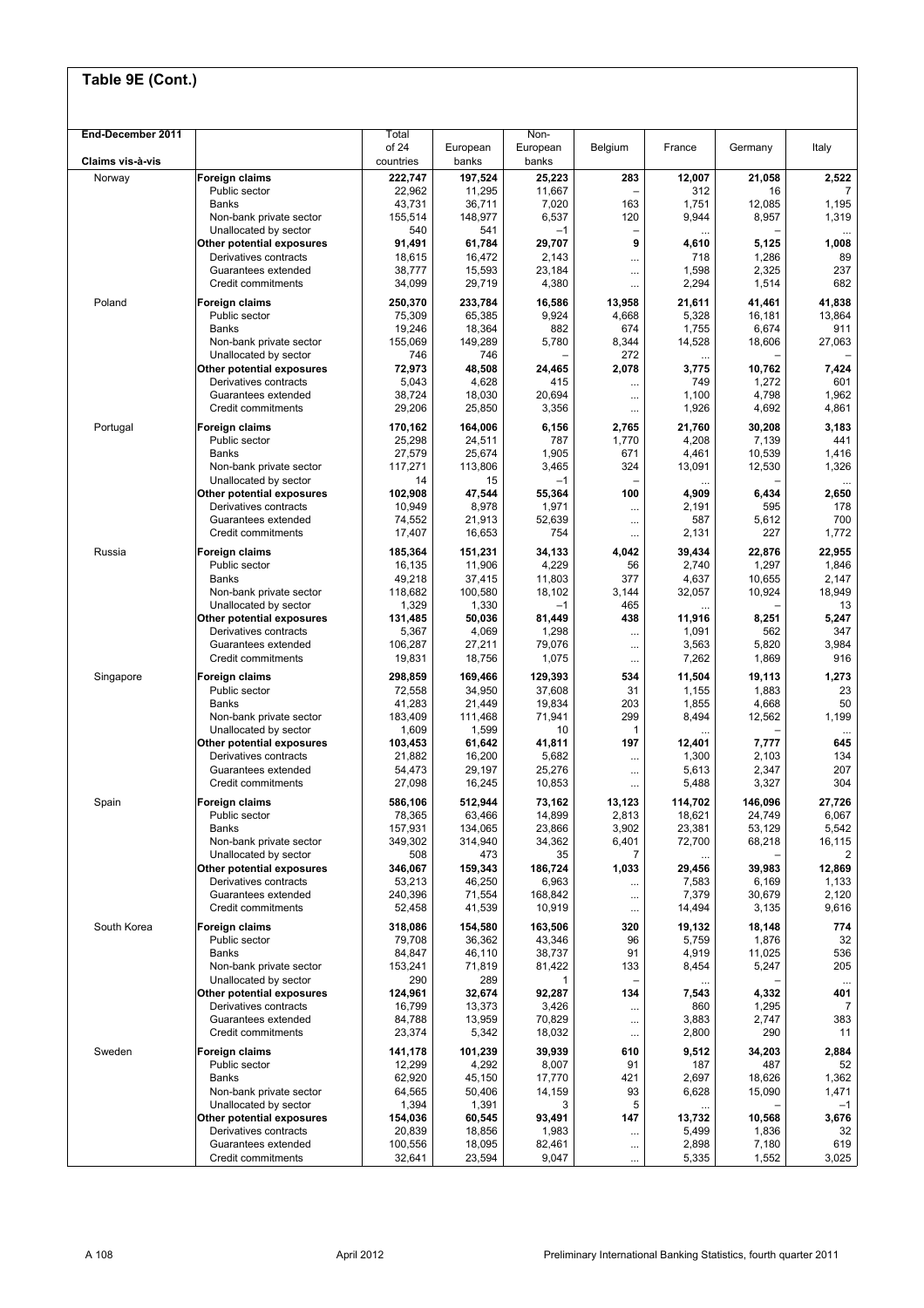|                   |                 |                 |                                                      |                   |                         | End-December 2011 |                                                    |
|-------------------|-----------------|-----------------|------------------------------------------------------|-------------------|-------------------------|-------------------|----------------------------------------------------|
| Japan             | Spain           | Switzerland     | Turkey                                               | United<br>Kingdom | United<br><b>States</b> | Claims vis-à-vis  |                                                    |
| 10,874<br>6,484   | 5,574           | 4,432<br>392    | 75                                                   | 9,179<br>861      | 10,529<br>4,706         | Norway            | Foreign claims<br>Public sector                    |
| 2,185             | 158<br>5,416    | 2,393           | 71                                                   | 3,111<br>5,207    | 2,369                   |                   | <b>Banks</b>                                       |
| 2,205<br>         |                 | 1,615<br>32     | 4<br>-                                               |                   | 3,454                   |                   | Non-bank private sector<br>Unallocated by sector   |
| 871<br>196        | 1,569<br>87     | 3,024<br>2,545  | -<br>$\overline{a}$                                  | 8,301<br>3,459    | 28,118<br>1,774         |                   | Other potential exposures<br>Derivatives contracts |
| 16<br>659         | 44<br>1,438     | 106<br>373      | -<br>$\qquad \qquad -$                               | 2,028<br>2,814    | 23,020<br>3,324         |                   | Guarantees extended<br>Credit commitments          |
| 3,803             | 22,802          | 864             | $\qquad \qquad$                                      | 5,462             | 12,653                  | Poland            | Foreign claims                                     |
| 2,914<br>132      | 5,506<br>613    | 212<br>235      | -<br>$\overline{\phantom{0}}$                        | 2,720<br>413      | 6,963<br>740            |                   | Public sector<br><b>Banks</b>                      |
| 757               | 16,682          | 388             | $\overline{\phantom{0}}$                             | 2,330             | 4,950                   |                   | Non-bank private sector                            |
| $\cdots$<br>1,071 | 1<br>3,338      | 29<br>512       | $\overline{\phantom{0}}$<br>-                        | $-1$<br>4,673     | 23,332                  |                   | Unallocated by sector<br>Other potential exposures |
| 684               | 245<br>470      | 95<br>18        | -<br>$\qquad \qquad -$                               | 356<br>4,074      | 383<br>19,993           |                   | Derivatives contracts<br>Guarantees extended       |
| 387               | 2,623           | 399             | $\overline{\phantom{0}}$                             | 243               | 2,956                   |                   | Credit commitments                                 |
| 1,200<br>386      | 75,951<br>7,070 | 2,125<br>401    | $\qquad \qquad$<br>$\qquad \qquad -$                 | 20,940<br>1,976   | 4,527<br>400            | Portugal          | <b>Foreign claims</b><br>Public sector             |
| 66                | 4,224           | 535             | $\qquad \qquad -$                                    | 2,461             | 1,755                   |                   | <b>Banks</b>                                       |
| 749<br>$-1$       | 64,656<br>1     | 1,177<br>12     | $\qquad \qquad -$<br>$\overline{\phantom{0}}$        | 16,503            | 2,372                   |                   | Non-bank private sector<br>Unallocated by sector   |
| 524               | 17,585<br>2,595 | 1,155<br>604    | $\qquad \qquad -$<br>$\overline{\phantom{0}}$        | 12,416<br>2,740   | 54,553<br>1,788         |                   | Other potential exposures<br>Derivatives contracts |
| 98<br>426         | 3,999           | 245<br>306      | -<br>$\overline{\phantom{0}}$                        | 8,637             | 52,486<br>279           |                   | Guarantees extended<br>Credit commitments          |
| 12,200            | 10,991<br>1,215 | 6,749           | 481                                                  | 1,039<br>13,680   | 19,252                  | Russia            | Foreign claims                                     |
| 2,713             | 13              | 1,119           |                                                      | 3,318             | 1,408                   |                   | Public sector                                      |
| 2,175<br>7,312    | 347<br>855      | 2,003<br>3,284  | 152<br>328                                           | 5,002<br>5,360    | 8,407<br>9,437          |                   | <b>Banks</b><br>Non-bank private sector            |
| $\ddotsc$<br>935  | 272             | 343<br>1,969    | 1<br>12                                              | 7,143             | 80,132                  |                   | Unallocated by sector<br>Other potential exposures |
| 132<br>540        | 154             | 282<br>179      | 12                                                   | 1,371<br>4,742    | 1,137<br>78,240         |                   | Derivatives contracts<br>Guarantees extended       |
| 263               | 118             | 1,508           | -                                                    | 1,030             | 755                     |                   | Credit commitments                                 |
| 38,710<br>5,909   | 494<br>26       | 26,058<br>5,598 | 19<br>$\overline{\phantom{0}}$                       | 87,549<br>24,526  | 59,722<br>20,230        | Singapore         | Foreign claims<br>Public sector                    |
| 3,083             | 111             | 3,594           | $\overline{\phantom{0}}$<br>19                       | 7,577             | 13,432                  |                   | <b>Banks</b>                                       |
| 29,718            | 357<br>÷        | 15,273<br>1,593 | -                                                    | 55,446            | 26,060                  |                   | Non-bank private sector<br>Unallocated by sector   |
| 11,495<br>692     | 524<br>42       | 9,829<br>3,373  | -<br>-                                               | 20,827<br>8,202   | 23,890<br>3,426         |                   | Other potential exposures<br>Derivatives contracts |
| 4,782<br>6,021    | 356<br>126      | 5,999<br>457    | $\qquad \qquad -$<br>-                               | 7,854<br>4,771    | 17,493<br>2,971         |                   | Guarantees extended<br>Credit commitments          |
| 21,691            |                 | 21,282          | 104                                                  | 83,129            | 45,850                  | Spain             | Foreign claims                                     |
| 8,283<br>3,262    |                 | 1,391<br>7,654  | 104                                                  | 4,440<br>12,887   | 3,640<br>19,354         |                   | Public sector<br><b>Banks</b>                      |
| 10,145            |                 | 11,993          | -                                                    | 65,802            | 22,856                  |                   | Non-bank private sector                            |
| 1<br>3,715        |                 | 244<br>8,170    | $\qquad \qquad -$<br>23                              | 54,434            | 181,764                 |                   | Unallocated by sector<br>Other potential exposures |
| 225<br>368        |                 | 4,589<br>753    | 17<br>6                                              | 20,105<br>25,620  | 6,138<br>168,009        |                   | Derivatives contracts<br>Guarantees extended       |
| 3,122             |                 | 2,828           | $\overline{\phantom{0}}$                             | 8,709             | 7,617                   |                   | Credit commitments                                 |
| 46,994<br>8,107   | 715<br>16       | 14,357<br>4,864 | $\qquad \qquad \blacksquare$<br>$\overline{a}$       | 91,647<br>21,482  | 88,192<br>28,493        | South Korea       | Foreign claims<br>Public sector                    |
| 9,978<br>28,908   | 173<br>526      | 4,040<br>5,170  | $\overline{\phantom{0}}$<br>$\overline{a}$           | 21,410<br>48,755  | 16,881<br>42,818        |                   | <b>Banks</b><br>Non-bank private sector            |
|                   |                 | 283             | $\overline{\phantom{0}}$                             |                   |                         |                   | Unallocated by sector                              |
| 3,401<br>299      | 677<br>445      | 3,845<br>2,744  | 73                                                   | 12,296<br>5,765   | 82,874<br>2,197         |                   | Other potential exposures<br>Derivatives contracts |
| 1,200<br>1,902    | 232             | 672<br>429      | 73                                                   | 5,084<br>1,447    | 65,096<br>15,581        |                   | Guarantees extended<br>Credit commitments          |
| 14,681            | 2,362           | 9,493           | 17                                                   | 15,919            | 19,626                  | Sweden            | Foreign claims                                     |
| 4,688<br>2,740    | 5<br>292        | 1,107<br>5,044  | $\overline{\phantom{0}}$<br>17                       | 1,365<br>7,533    | 1,786<br>11,825         |                   | Public sector<br><b>Banks</b>                      |
| 7,253             | 2,065           | 3,210<br>132    | $\overline{\phantom{0}}$<br>$\overline{\phantom{0}}$ | 7,021             | 6,015                   |                   | Non-bank private sector<br>Unallocated by sector   |
| 1,350             | 693             | 2,753           | $\overline{\phantom{0}}$                             | 18,271            | 91,298                  |                   | Other potential exposures                          |
| 87<br>99          | 116<br>110      | 1,892<br>48     | $\overline{\phantom{0}}$<br>$\overline{\phantom{0}}$ | 6,419<br>5,524    | 1,653<br>81,846         |                   | Derivatives contracts<br>Guarantees extended       |
| 1,164             | 467             | 813             | $\overline{\phantom{0}}$                             | 6,328             | 7,799                   |                   | Credit commitments                                 |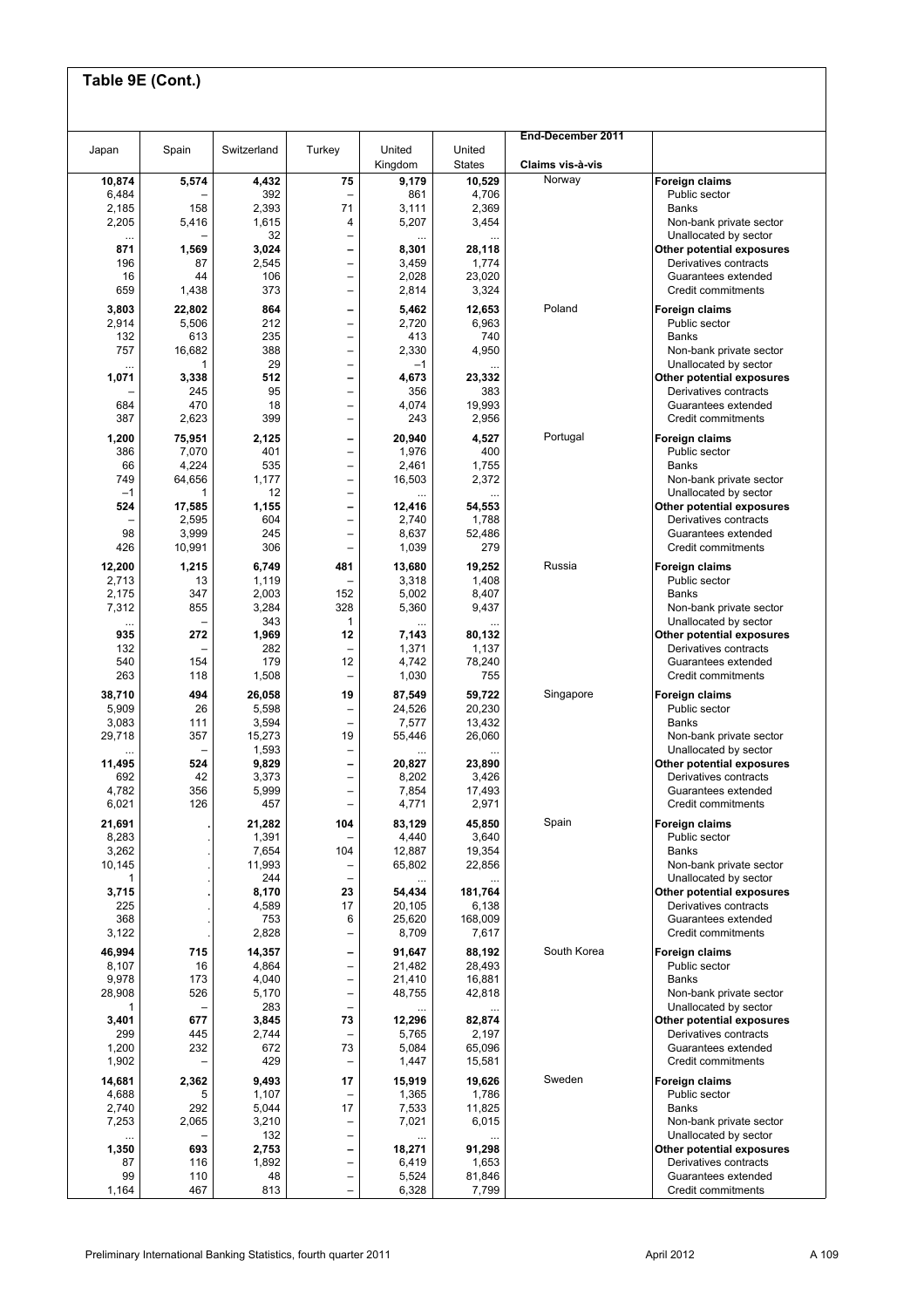| End-December 2011    |                           | Total     |           | Non-      |                          |          |         |              |
|----------------------|---------------------------|-----------|-----------|-----------|--------------------------|----------|---------|--------------|
|                      |                           | of 24     | European  | European  | Belgium                  | France   | Germany | Italy        |
| Claims vis-à-vis     |                           | countries | banks     | banks     |                          |          |         |              |
| Switzerland          | <b>Foreign claims</b>     | 340.075   | 221.767   | 118,308   | 1.977                    | 55,795   | 50,230  | 12,198       |
|                      | Public sector             | 72,867    | 35,358    | 37,509    | 44                       | 2,690    | 5,765   | 80           |
|                      | <b>Banks</b>              | 113.132   | 76,966    | 36.166    | 1,409                    | 22.315   | 19.121  | 3.470        |
|                      | Non-bank private sector   | 153,744   | 109,154   | 44,590    | 492                      | 30,790   | 25,344  | 8,594        |
|                      | Unallocated by sector     | 332       | 289       | 43        | 32                       |          |         | 54           |
|                      | Other potential exposures | 380,773   | 245,798   | 134,975   | 3,052                    | 38,976   | 42,288  | 13,600       |
|                      | Derivatives contracts     | 113,914   | 98,992    | 14,922    | $\cdots$                 | 4,329    | 14,326  | 749          |
|                      | Guarantees extended       | 188,318   | 85,564    | 102,754   | $\cdots$                 | 16,284   | 19,538  | 5,803        |
|                      | Credit commitments        | 78,541    | 61,242    | 17,299    |                          | 18,363   | 8,424   | 7.048        |
| Turkey               | <b>Foreign claims</b>     | 183,346   | 154,015   | 29,331    | 2,998                    | 24,894   | 18,415  | 5,413        |
|                      | Public sector             | 34,623    | 29,099    | 5,524     | 39                       | 4,852    | 2,231   | 608          |
|                      | Banks                     | 51,506    | 34,825    | 16,681    | 2,756                    | 5,260    | 5,974   | 2,506        |
|                      | Non-bank private sector   | 97,077    | 89,952    | 7,125     | 203                      | 14,782   | 10,210  | 2,288        |
|                      | Unallocated by sector     | 140       | 139       | 1         | $\overline{\phantom{0}}$ | $\cdots$ |         | 11           |
|                      | Other potential exposures | 120,060   | 52,206    | 67,854    | 717                      | 8,844    | 10,028  | 4,868        |
|                      | Derivatives contracts     | 4,384     | 3,440     | 944       | $\cdots$                 | 436      | 477     | 151          |
|                      | Guarantees extended       | 94,416    | 29,358    | 65,058    |                          | 4,512    | 7,286   | 3,658        |
|                      | Credit commitments        | 21,260    | 19,408    | 1.852     |                          | 3,896    | 2,265   | 1.059        |
| United Kingdom       | <b>Foreign claims</b>     | 2,718,752 | 1,674,032 | 1,044,720 | 26,615                   | 206,946  | 458,789 | 50,284       |
|                      | Public sector             | 242.783   | 90,968    | 151,815   | 474                      | 8,492    | 7,507   | 515          |
|                      | Banks                     | 727,926   | 508,502   | 219.424   | 14.105                   | 88,872   | 173.815 | 25.455       |
|                      | Non-bank private sector   | 1,732,339 | 1,058,880 | 673,459   | 11,870                   | 109,582  | 277,467 | 24,305       |
|                      | Unallocated by sector     | 15,704    | 15,682    | 22        | 166                      |          |         | 9            |
|                      | Other potential exposures | 2,281,584 | 1,398,221 | 883,363   | 21,528                   | 304,320  | 244,507 | 162,502      |
|                      | Derivatives contracts     | 886.917   | 745,303   | 141,614   | $\cdots$                 | 46.531   | 150,931 | 13.497       |
|                      | Guarantees extended       | 943,118   | 310,124   | 632,994   | $\cdots$                 | 207,457  | 44,043  | 4,468        |
|                      | Credit commitments        | 451,549   | 342,794   | 108,755   | $\cdots$                 | 50,332   | 49,533  | 144,537      |
| <b>United States</b> | <b>Foreign claims</b>     | 5,563,422 | 3,574,015 | 1,989,407 | 20,458                   | 536.873  | 526.868 | 33.528       |
|                      | Public sector             | 1,382,859 | 687,066   | 695,793   | 1,996                    | 161,301  | 18,602  | 3,056        |
|                      | Banks                     | 876,972   | 706,621   | 170,351   | 9,592                    | 59,173   | 154,913 | 8,834        |
|                      | Non-bank private sector   | 3,251,874 | 2,128,723 | 1,123,151 | 8,812                    | 316,399  | 353,353 | 21,637       |
|                      | Unallocated by sector     | 51.717    | 51,605    | 112       | 58                       | $\cdots$ |         | $\mathbf{1}$ |
|                      | Other potential exposures | 2,682,506 | 2,286,604 | 395,902   | 24,752                   | 438,169  | 388,902 | 77,835       |
|                      | Derivatives contracts     | 960,369   | 911,817   | 48,552    | $\cdots$                 | 149,106  | 91,841  | 5,036        |
|                      | Guarantees extended       | 849,026   | 766,358   | 82,668    |                          | 146,362  | 179,370 | 12,884       |
|                      | Credit commitments        | 873,111   | 608,429   | 264,682   |                          | 142,701  | 117,691 | 59,915       |